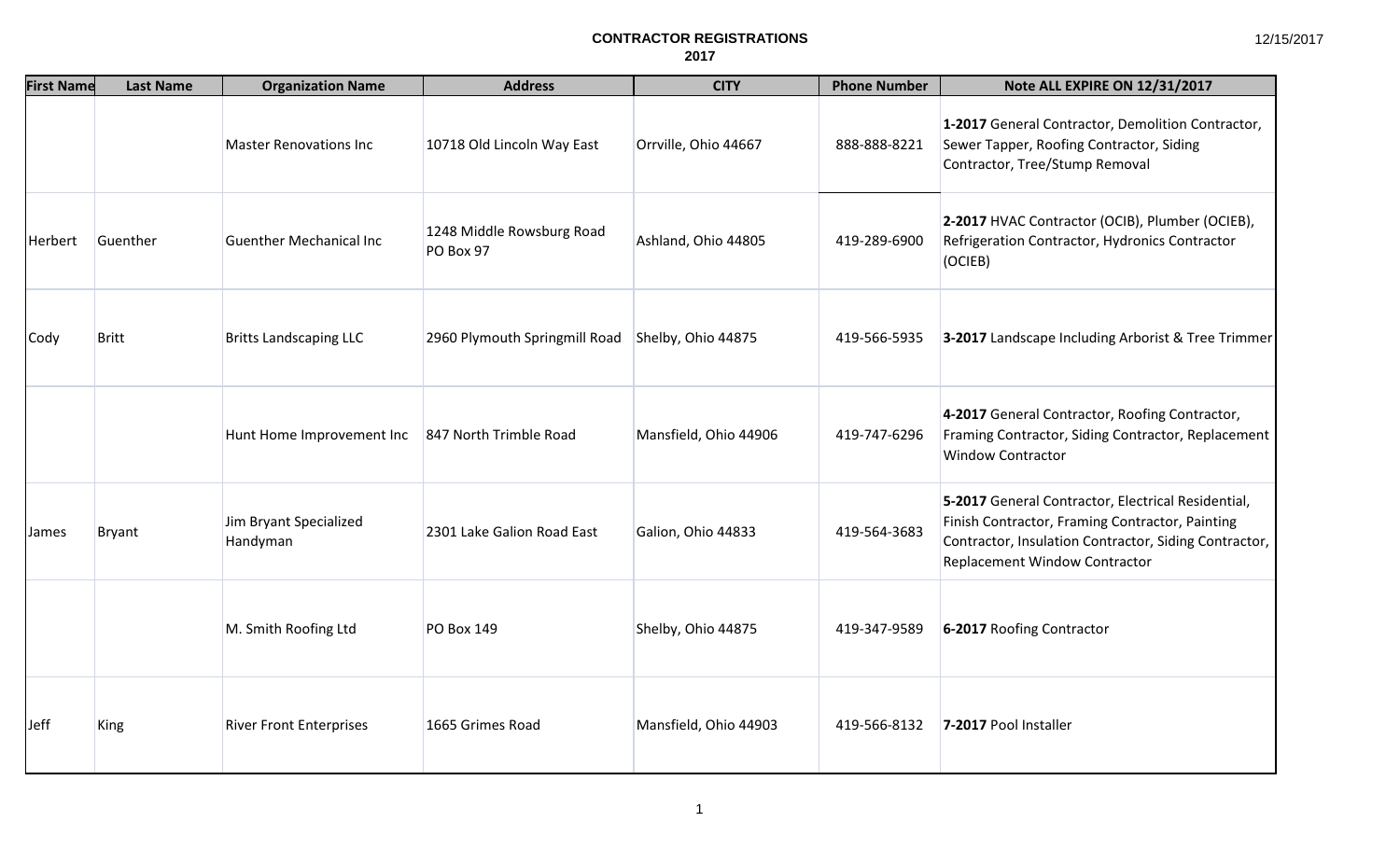|         |               | <b>Buckeye Excavating &amp;</b><br>Construction Inc | 191 S R 61 East      | Norwalk, Ohio 44857   | 419-663-3113 | 8-2017 General Contractor, Excavating Contractor                                                                                                                                                                                                                                                                                                                                                              |
|---------|---------------|-----------------------------------------------------|----------------------|-----------------------|--------------|---------------------------------------------------------------------------------------------------------------------------------------------------------------------------------------------------------------------------------------------------------------------------------------------------------------------------------------------------------------------------------------------------------------|
| Dan     | Smith         | <b>Simonson Construction</b><br>Services Inc        | 2112 Troy Road       | Ashland, Ohio 44805   | 419-281-8299 | 9-2017 General Contractor, Demolition Contractor,<br>Sewer Tapper, Finish Contractor, Excavating<br>Contractor                                                                                                                                                                                                                                                                                                |
| Dan     | Van Harlingen | Shaw & Ott Medical                                  | 270 Lexington Avenue | Mansfield, Ohio 44907 | 419-524-4388 | 10-2017 General Contractor                                                                                                                                                                                                                                                                                                                                                                                    |
| Patrick | Shira         | Shira Sons Painting Co LLC                          | 21 Myers Avenue      | Shelby, Ohio 44875    | 614-404-0104 | 11-2017 Painting Contractor                                                                                                                                                                                                                                                                                                                                                                                   |
| Larry   | Saunders      | <b>Saunders Renovations</b>                         | 6105 Windfall Road   | Galion, Ohio 44833    | 419-571-2476 | 12-2017 General Contractor, Flooring, Framing<br>Contractor, Drywall Contractor, Replacement<br><b>Window Contractor</b>                                                                                                                                                                                                                                                                                      |
|         |               | Marek & Steiner Builders Inc                        | 617 Scott Street     | Crestline, Ohio 44827 | 419-683-6722 | 13-2017 General Contractor, Electrical Residential, Finish Contractor,<br>Flooring, Roofing Contractor, Framing Contractor, Fencing Contractor,<br>Electrical Commercial(OCIEB), Painting Contractor, Cabinet Maker, Closet<br>Shelving, Mirror & Fireplace Contractor, Electrical<br>Contractor(Commercial), Insulation Contractor, Concrete Contractor,<br>Siding Contractor, Replacement Window Contractor |
| Rick    | Worner        | Worner Roofing Co Inc                               | <b>PO Box 183</b>    | Ontario, Ohio 44862   | 419-525-0170 | 14-2017 Waterproofing Contractor, Roofing<br>Contractor                                                                                                                                                                                                                                                                                                                                                       |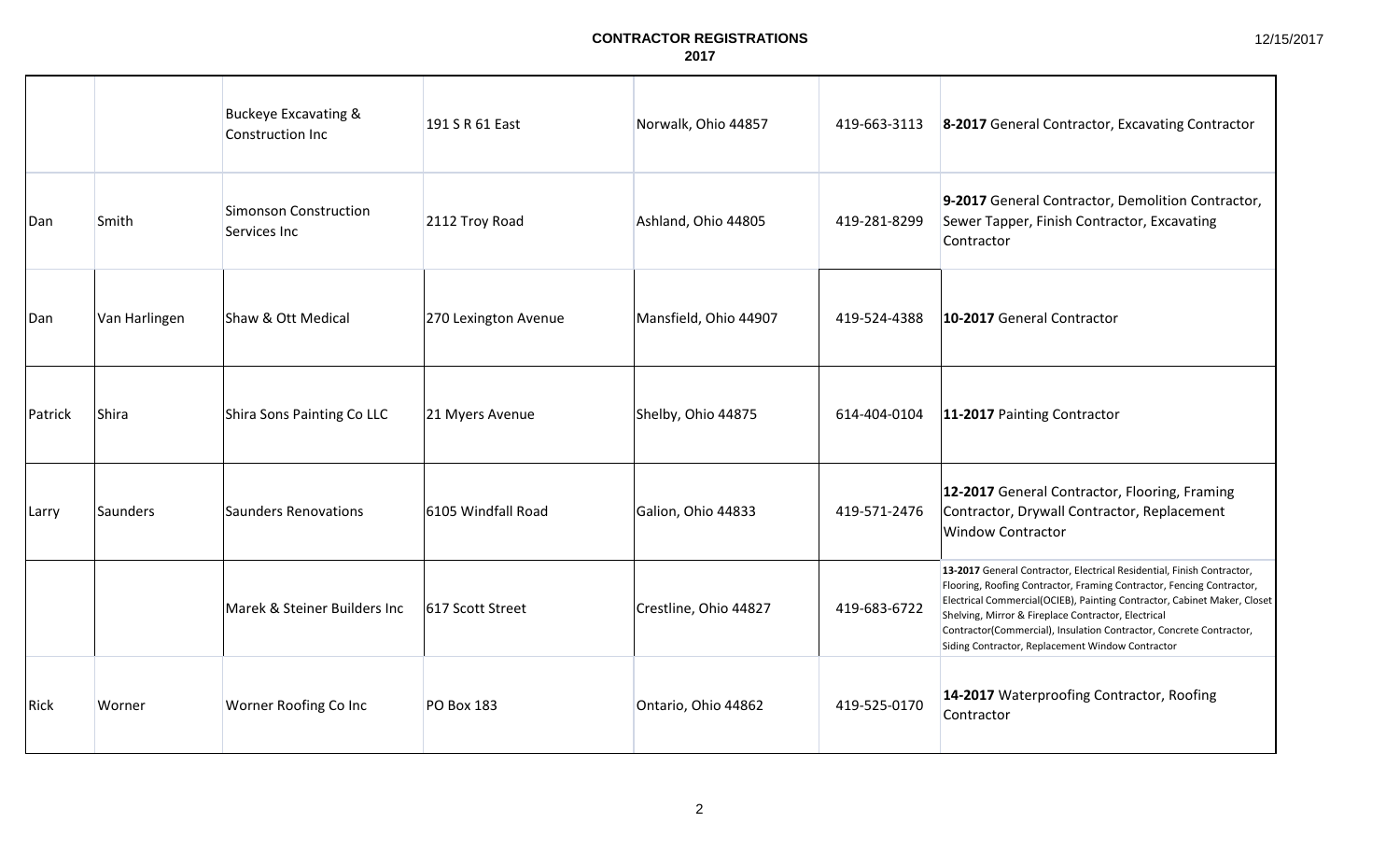| Roger | Oberlander   | Oberlanders Tree & Landscape<br>Ltd                       | 1874 East Mansfield Street | Bucyrus, Ohio 44820       | 419-562-8733 | 15-2017 Landscape Including Arborist and Tree<br>Trimmer, Tree/Stump Removal                                                                          |
|-------|--------------|-----------------------------------------------------------|----------------------------|---------------------------|--------------|-------------------------------------------------------------------------------------------------------------------------------------------------------|
|       |              | Kokosing Construction<br>Company Inc                      | PO Box 226                 | Fredericktown, Ohio 43019 | 740-694-6315 | 16-2017 General Contractor, Excavating Contractor,<br>Paving Contractor, Steel Erectors, Concrete<br>Contractor                                       |
| Kim   | <b>Kiess</b> | <b>Kiess Electric Inc</b>                                 | 1765 East Mansfield Street | Bucyrus, Ohio 44820       | 419-562-0756 | 17-2017 Electrical Residential, Fire Protection<br>Contractor (Fire Marshal), Electrical Commercial<br>(OCIEB), Electrical Contractor (Commercial)    |
| Gary  | Eberts       | E & B Sales & Service Inc<br>dba Eberts Heating & Cooling | 896 Ashland Road           | Mansfield, Ohio 44905     | 419-589-2000 | 18-2017 HVAC Contractor (OCIEB), Plumber (OCIEB),<br>Electrical Commercial (OCIEB)                                                                    |
| Roger | Babcock Jr   | <b>Babcock Excavating LLC</b>                             | 3908 West Street           | New Haven, Ohio 44850     | 567-224-0467 | 19-2017 Demolition Contractor, Waterproofing<br>Contractor, Sewer Tapper, Foundation Contractor,<br><b>Excavating Contractor, Concrete Contractor</b> |
| David | Hill         | <b>Hills Helping Hand</b>                                 | 594 Fleming Falls Road     | Mansfield, Ohio 44905     | 419-631-2777 | 20-2017 General Contractor                                                                                                                            |
|       |              | Thomas and Son Electric LLC                               | <b>PO Box 131</b>          | Ontario, Ohio 44862       | 419-989-5188 | 21-2017 Electrical Residential                                                                                                                        |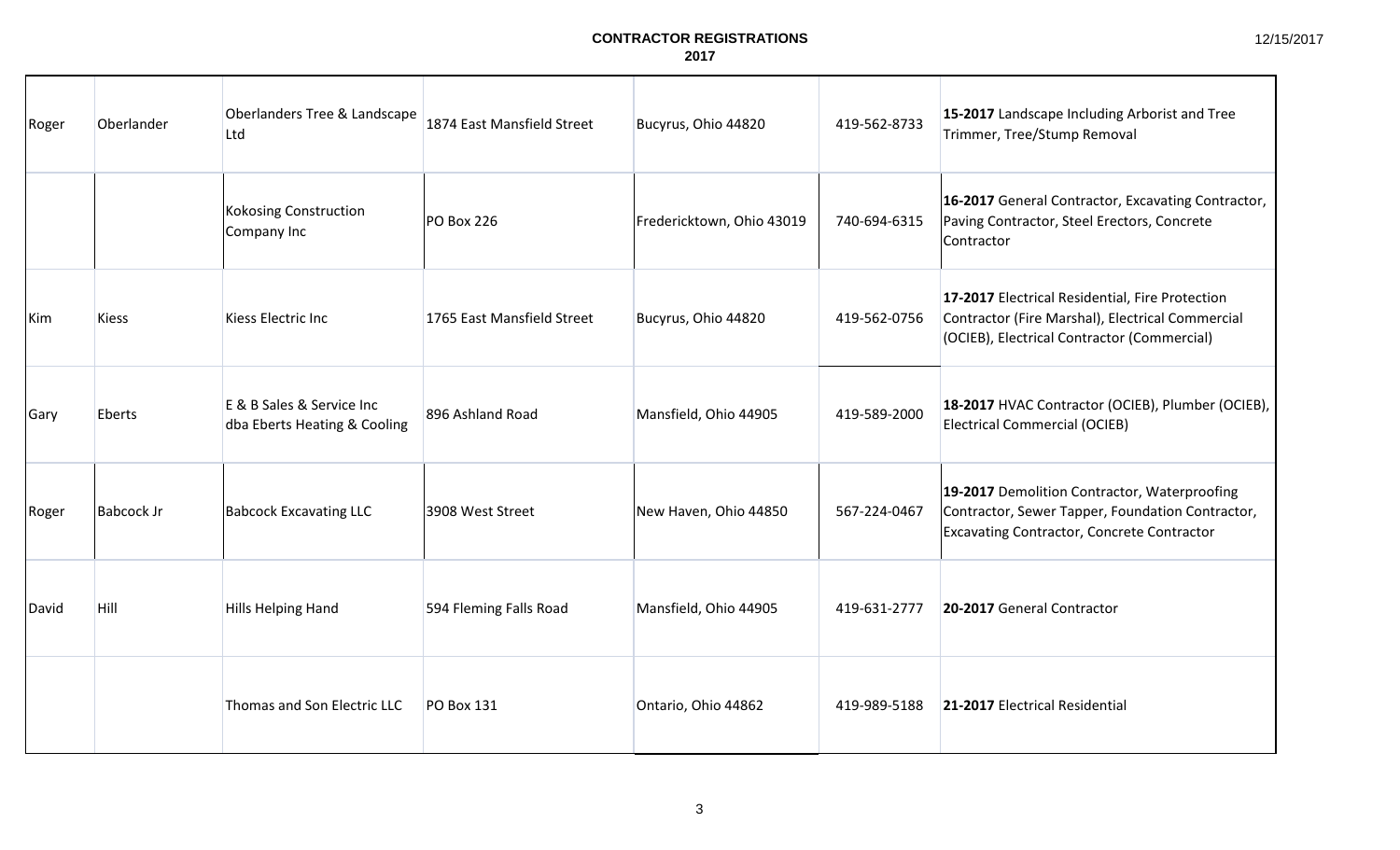|         |         | Sarver Paving Co                      | <b>PO Box 310</b>    | Ashland, Ohio 44805        | 419-289-7746 | 22-2017 General Contractor, Paving Contractor                                                                                                                                                                                                                                                                                                                                                                  |
|---------|---------|---------------------------------------|----------------------|----------------------------|--------------|----------------------------------------------------------------------------------------------------------------------------------------------------------------------------------------------------------------------------------------------------------------------------------------------------------------------------------------------------------------------------------------------------------------|
|         |         | <b>Water Watts Inc</b>                | 9059 South Carr Road | Fredericksburg, Ohio 44627 | 330-695-3601 | 23-2017 HVAC Contractor (OCIEB), Electrical<br>Residential, Plumber (OCIEB)                                                                                                                                                                                                                                                                                                                                    |
|         |         | Page Excavating Inc                   | 2398 Applegate Road  | Lucas, Ohio 44843          | 419-892-3770 | 24-2017 General Contractor, Demolition Contractor,<br>Excavating Contractor, Concrete Contractor,<br><b>Tree/Stump Removal</b>                                                                                                                                                                                                                                                                                 |
|         |         | Jamison Well Drilling Inc             | 258 Central Avenue   | Mansfield, Ohio 44905      | 419-524-8560 | 25-2017 General Contractor                                                                                                                                                                                                                                                                                                                                                                                     |
| Jeffrey | Reep    | <b>Ashland Comfort Control</b>        | 805 East Main Street | Ashland, Ohio 44805        | 419-281-0144 | 26-2017 HVAC Contractor (OCIEB), Plumber (OCIEB),<br><b>Hydronics Contractor (OCIEB)</b>                                                                                                                                                                                                                                                                                                                       |
|         |         | Pioneer Career & Technology<br>Center | 27 Ryan Road         | Shelby, Ohio 44875         | 419-347-7926 | 27-2017 General Contractor, Demolition Contractor, Electrical<br>Residential, Finish Contractor, Flooring, Foundation Contractor, Roofing<br>Contractor, Framing Contractor, Fencing Contractor, Painting Contractor,<br>Cabinet Maker, Closet Shelving, Mirror & Fireplace Contractor, Drywall<br>Contractor, Insulation Contractor, Concrete Contractor, Siding<br>Contractor, Replacement Window Contractor |
| Stan    | Roberts | <b>Roberts Unlimited Ltd</b>          | 11 Clark Avenue      | Shelby, Ohio 44875         | 419-565-7392 | 28-2017 General Contractorl, Electrical Residential, Finish<br>Contractor, Flooring, Roofing Contractor, Fencing Contractor,<br>Electrical Commercial(OCIEB), Painting Contractor, Closet<br>Shelving, Mirror & Fireplace Contractor, Electrical<br>Contractor(Commercial), Drywall Contractor, Insulation<br>Contractor, Replacement Window Contractor                                                        |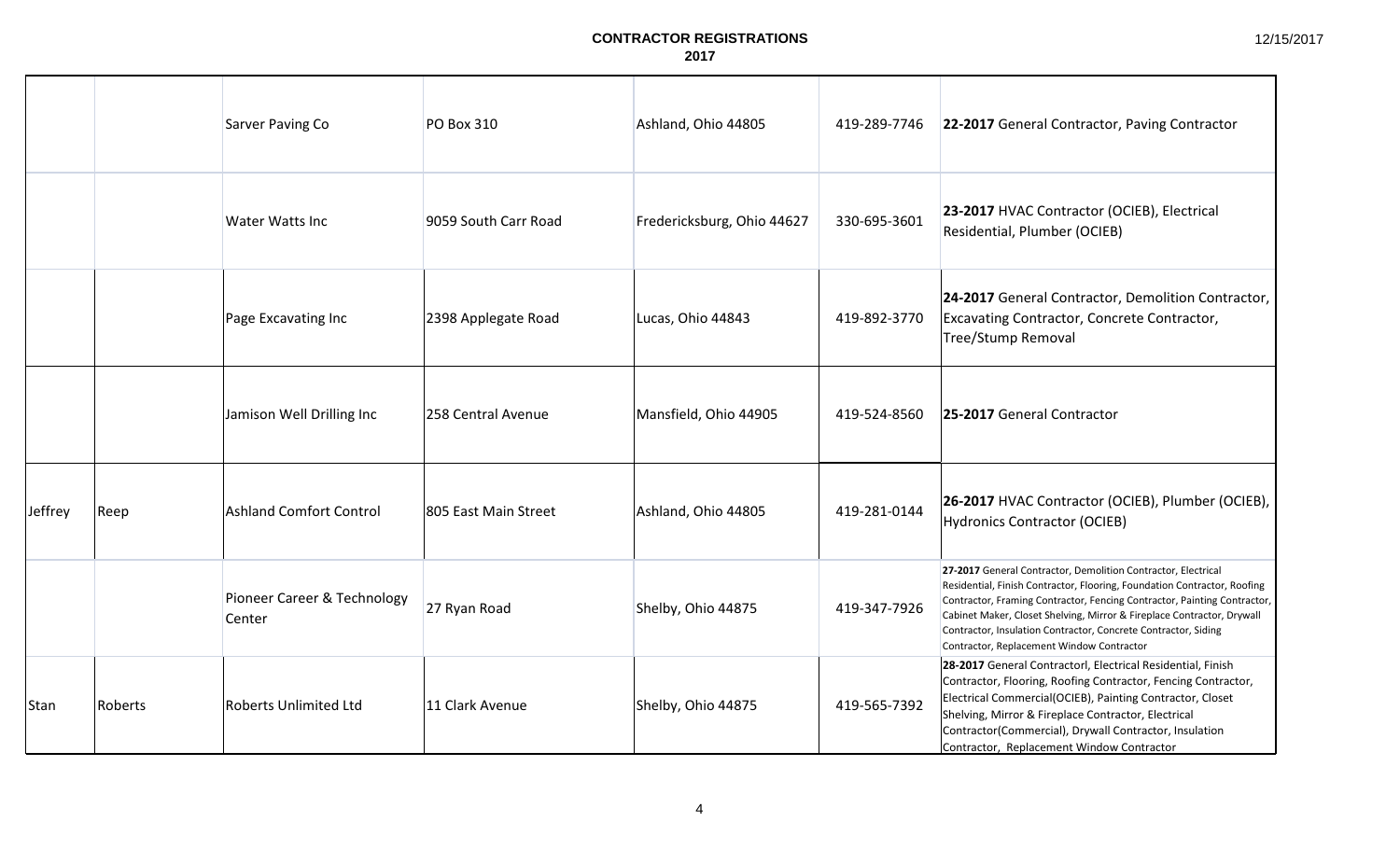| James        | Pritchard      | Pritchard Plbg & Htg                                    | 24 Junction Street        | Mansfield, Ohio 44902  | 419-756-0708 | 29-2017 Plumber (OCIEB)                                                                                                           |
|--------------|----------------|---------------------------------------------------------|---------------------------|------------------------|--------------|-----------------------------------------------------------------------------------------------------------------------------------|
| <b>Terry</b> | Au             | <b>Ace Electrical Services</b>                          | 1564 Pin Oak Trail        | Mansfield, Ohio 44906  | 419-774-9400 | 30-2017 Electrical Commercial (OCIEB)                                                                                             |
|              |                | Keller Bros Const Co Inc                                | 5292 Settlement East Road | Shelby, Ohio 44875     | 419-347-7967 | 31-2017 General Contractor, Roofing Contractor,<br>Framing Contractor, Siding Contractor, Replacement<br><b>Window Contractor</b> |
| Steve        | <b>Mullins</b> | Complete Comfort Systems Inc 11301 Upper Gilchrist Road |                           | Mt. Vernon, Ohio 43050 | 740-392-2505 | 32-2017 HVAC Contractor (OCIEB)                                                                                                   |
| Dirk         | Roberts        | <b>RBP</b> One Inc                                      | 1205 St Rt 603 West       | Shiloh, Ohio 44878     | 419-564-4891 | 33-2017 Painting Contractor                                                                                                       |
| Dale         | Fuller         | Fuller Drywall LLC                                      | 6931 Klahn Road           | Crestline, Ohio 44827  | 419-564-6015 | 34-2017 Drywall Contractor                                                                                                        |
| Mark         | May            | Marks Lawn Care                                         | 66 Roberts Drive          | Shelby, Ohio 44875     | 419-566-4566 | 35-2017 Landscape Including Arborist and Tree<br>Trimmer                                                                          |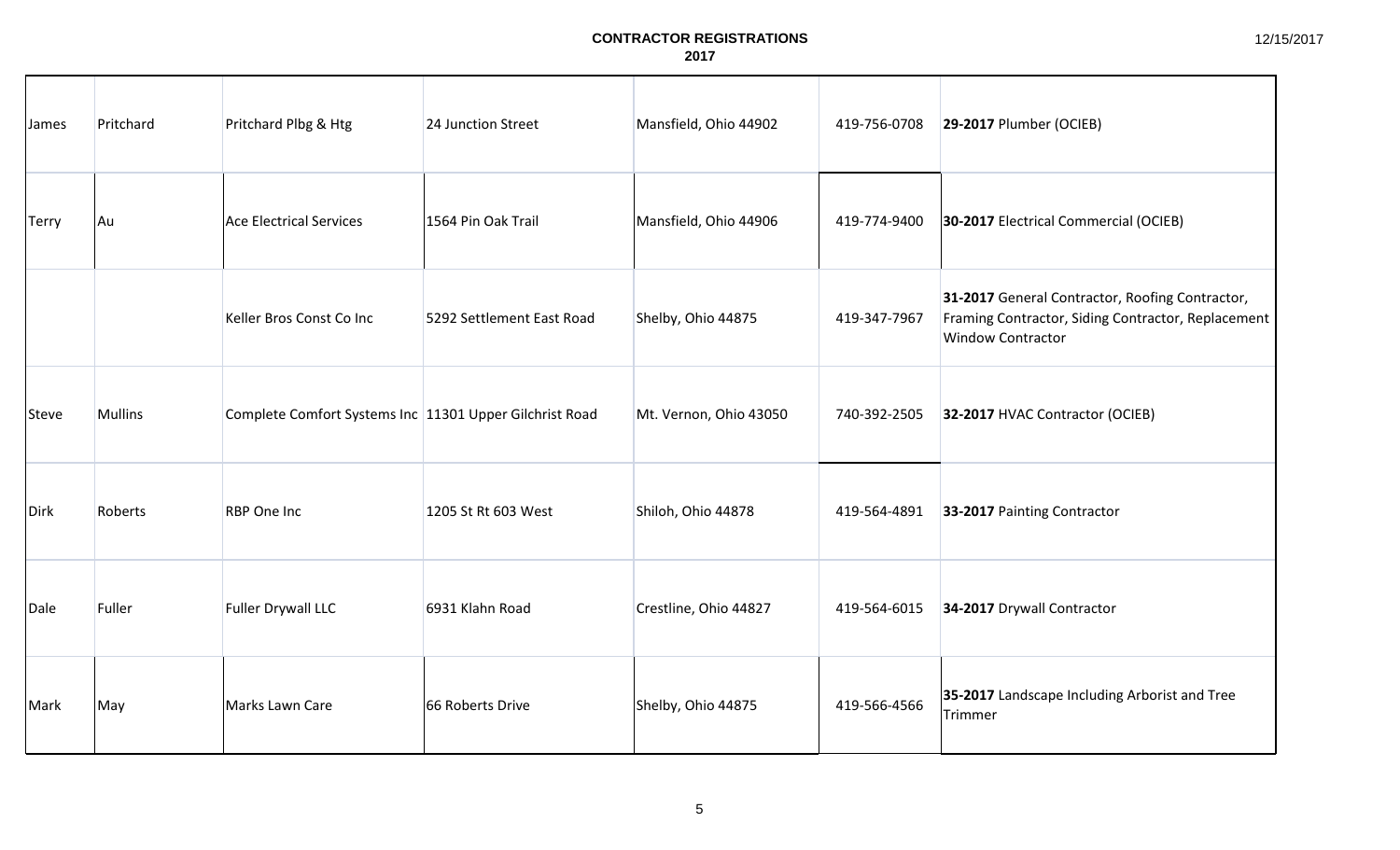| August               | Maver III | August J Maver III Const | 29 Fourth Street           | Shelby, Ohio 44875    | 419-342-5342 | 36-2017 General Contractor, Roofing Contractor,<br>Framing Contractor, Fencing Contractor, Drywall<br>Contractor, Siding Contractor, Replacement Window<br>Contractor                             |
|----------------------|-----------|--------------------------|----------------------------|-----------------------|--------------|---------------------------------------------------------------------------------------------------------------------------------------------------------------------------------------------------|
| Chester              | Kean Sr   | Kean Remodeling Inc      | 2245 Lake Galion Road East | Galion, Ohio 44833    | 419-563-4030 | 37-2017 General Contractor, Electrical Residential,<br>Plumber(OCIEB), Roofing Contractor, Painting<br>Contractor, Drywall Contractor, Siding Contractor,<br>Replacement Window Contractor        |
| Michael &<br>Charles | Walker    | Walker Bros Co Inc       | PO Box 9069                | Lexington, Ohio 44904 | 419-884-0732 | 38-2017 Sewer Tapper, Excavating Contractor,<br>Concrete Contractor                                                                                                                               |
| Timothy              | Vaughn    | Vaughn Industries LLC    | 1201 East Findlay Street   | Carey, Ohio 43316     | 419-396-3900 | 39-2017 HVAC Contractor(OCIEB), Plumber (OCIEB),<br>Fire Protection Contractor (Fire Marshal), Electrical<br>Commercial (OCIEB), Refrigeration Contractor,<br><b>Hydronics Contractor (OCIEB)</b> |
|                      |           | Hunts Fence Inc          | 1402 Campbell Road         | Marion, Ohio 43302    | 740-382-0929 | 40-2017 General Contractor, Fencing Contractor                                                                                                                                                    |
|                      |           | Zara Construction Inc    | 3240 Park Avenue West      | Mansfield, Ohio 44906 | 419-525-3613 | 41-2017 General Contractor                                                                                                                                                                        |
|                      |           | Welfle Inc               | <b>PO Box 581</b>          | Norwalk, Ohio 44857   | 419-663-1121 | 42-2017 Paving Contractor                                                                                                                                                                         |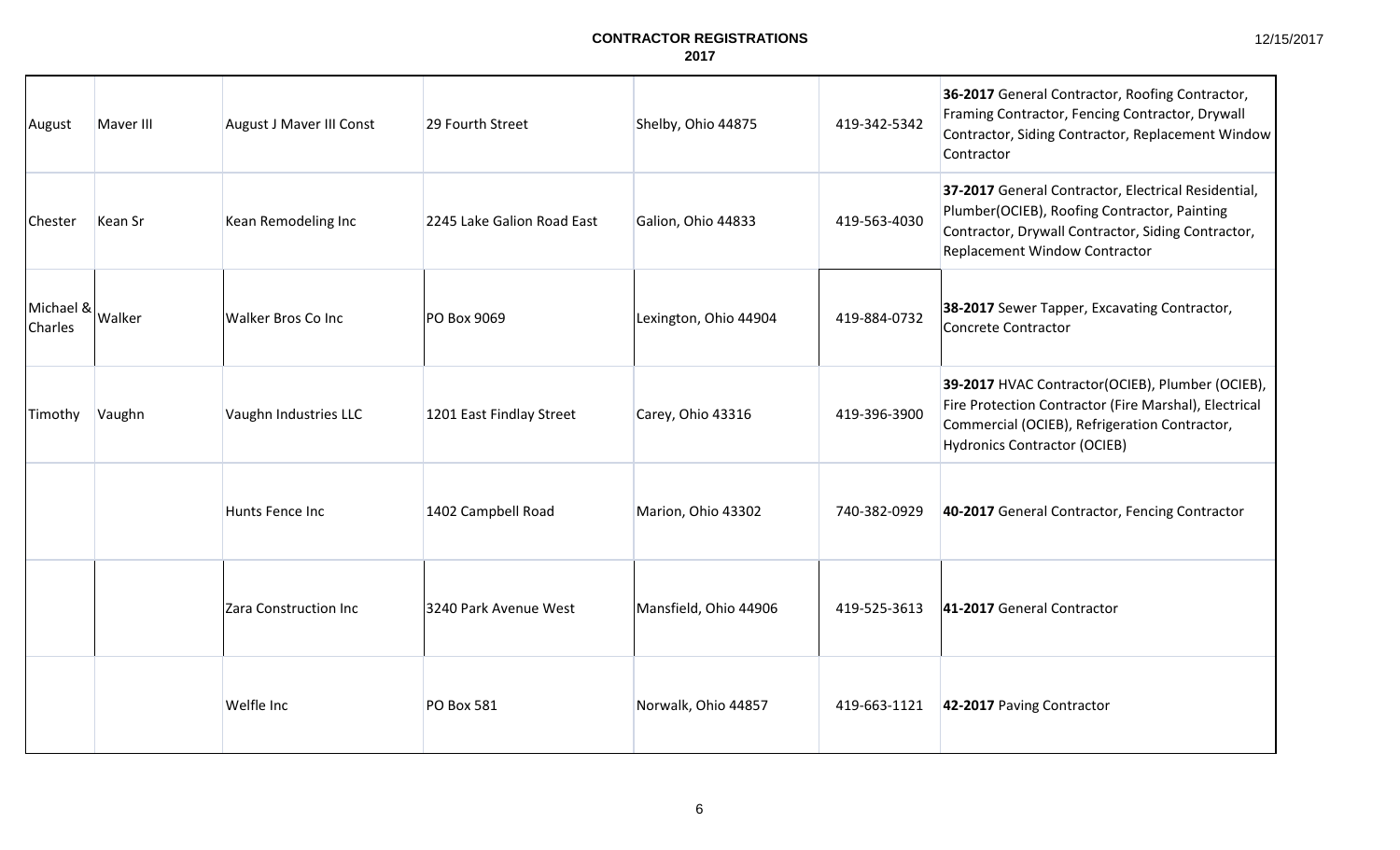| Daniel  | Miller    | JDM Structures Ltd                             | 5840 CR 201                                 | Millersburg, Ohio 44654 | 330-893-3674 | 43-2017 General Contractor                                                                                     |
|---------|-----------|------------------------------------------------|---------------------------------------------|-------------------------|--------------|----------------------------------------------------------------------------------------------------------------|
| J.N.    | Jimenez   | American Steel Carports Inc                    | 457 North Broadway Street                   | Joshua, Texas 76058     | 866-730-9865 | 44-2017 General Contractor                                                                                     |
|         |           | Prints & Paints<br><b>DBA My Floors</b>        | 888 Bucyrus Road                            | Galion, Ohio 44833      | 419-462-5663 | 45-2017 Flooring                                                                                               |
| Trent   | Dawson    | <b>TWD Plumbing</b><br>dba Mr. Rooter Plumbing | 945 North Trimble Road<br><b>PO Box 494</b> | Mansfield, Ohio 44901   | 419-589-9600 | 46-2017 Sewer Tapper, Plumber (OCIEB), Excavating<br>Contractor                                                |
| David   | Grabowsky | Standard Plumbing & Heating<br>Company         | 435 Walnut Avenue SE                        | Canton, Ohio 44702      | 330-453-9191 | 47-2017 HVAC Contractor (OCIEB), Plumber (OCIEB),<br>Hydronics Contractor (OCIEB), Refrigeration<br>Contractor |
|         |           | Ontario Mechanical LLC                         | 2880 Park Avenue West                       | Mansfield, Ohio 44906   | 419-529-2578 | 48-2017 General Contractor, HVAC Contractor<br>(OCIEB), Plumber (OCIEB), Steel Erectors                        |
| Michael | Reed      | Reeds Lawn Care                                | 1700 Myers Road                             | Shelby, Ohio 44875      | 419-631-1885 | 49-2017 General Contractor, Landscape Including<br>Arborist and Tree Trimmer, Tree/Stump Removal               |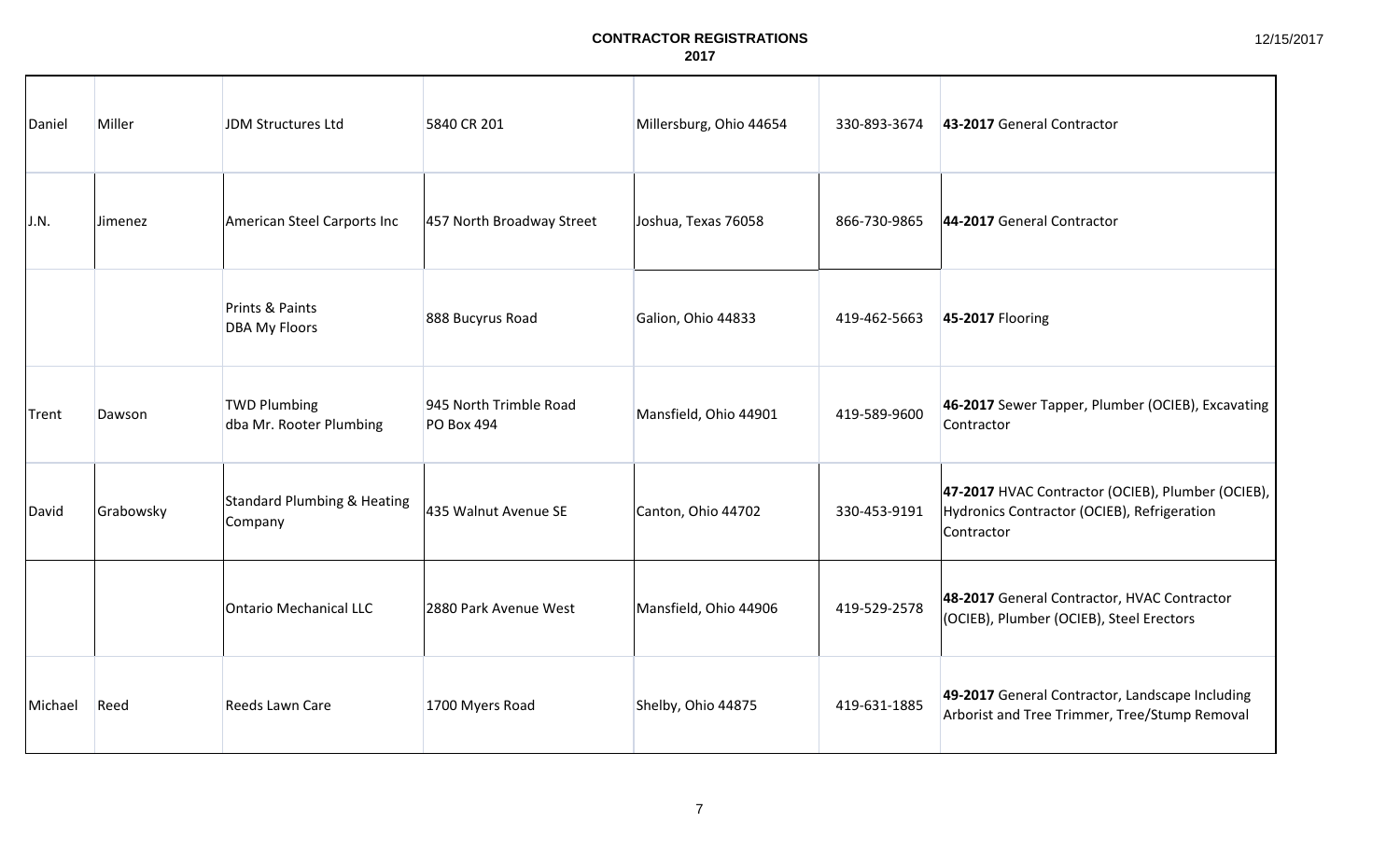|             |             | Shakley Mechanical            | 1081 Co Rd 601            | Ashland, Ohio 44805     | 419-281-6909 | 50-2017 HVAC Contractor (OCIEB), Plumber (OCIEB),<br>Hydronics Contractor (OCIEB)        |
|-------------|-------------|-------------------------------|---------------------------|-------------------------|--------------|------------------------------------------------------------------------------------------|
|             |             | Brennstuhl Construction Inc   | 7547 Hill Road            | Butler, Ohio 44822      | 740-485-0091 | 51-2017 Excavating Contractor, Paving Contractor,<br>Concrete Contractor                 |
| <b>Chet</b> | Yetzer      |                               | 44 Terrace Park           | Shelby, Ohio 44875      | 419-347-2728 | 52-2017 Electrical Residential                                                           |
|             |             | <b>Raeko Construction LLC</b> | 295 Baseline Road         | Greenwich, Ohio 44837   | 419-753-6120 | 53-2017 General Contractor, Electrical Residential,<br>Plumber (OCIEB)                   |
| Keith       | Rowland     | Lake Erie Electric Inc        | 539 North Home Road       | Mansfield, Ohio 44906   | 419-529-4611 | 54-2017 Electrical Commercial (OCIEB), Electrical<br>Contractor (Commercial)             |
|             |             | <b>Kline Home Exteriors</b>   | 3809 Twp Rd 154           | Millersburg, Ohio 44654 | 330-601-2749 | 55-2017 General Contractor, Roofing Contractor, Framing<br>Contractor, Siding Contractor |
| David       | <b>Dies</b> | Dies Electric Inc             | 643 East Tallmadge Avenue | Akron, Ohio 44310       | 330-253-9959 | 56-2017 Electrical Commercial (OCIEB)                                                    |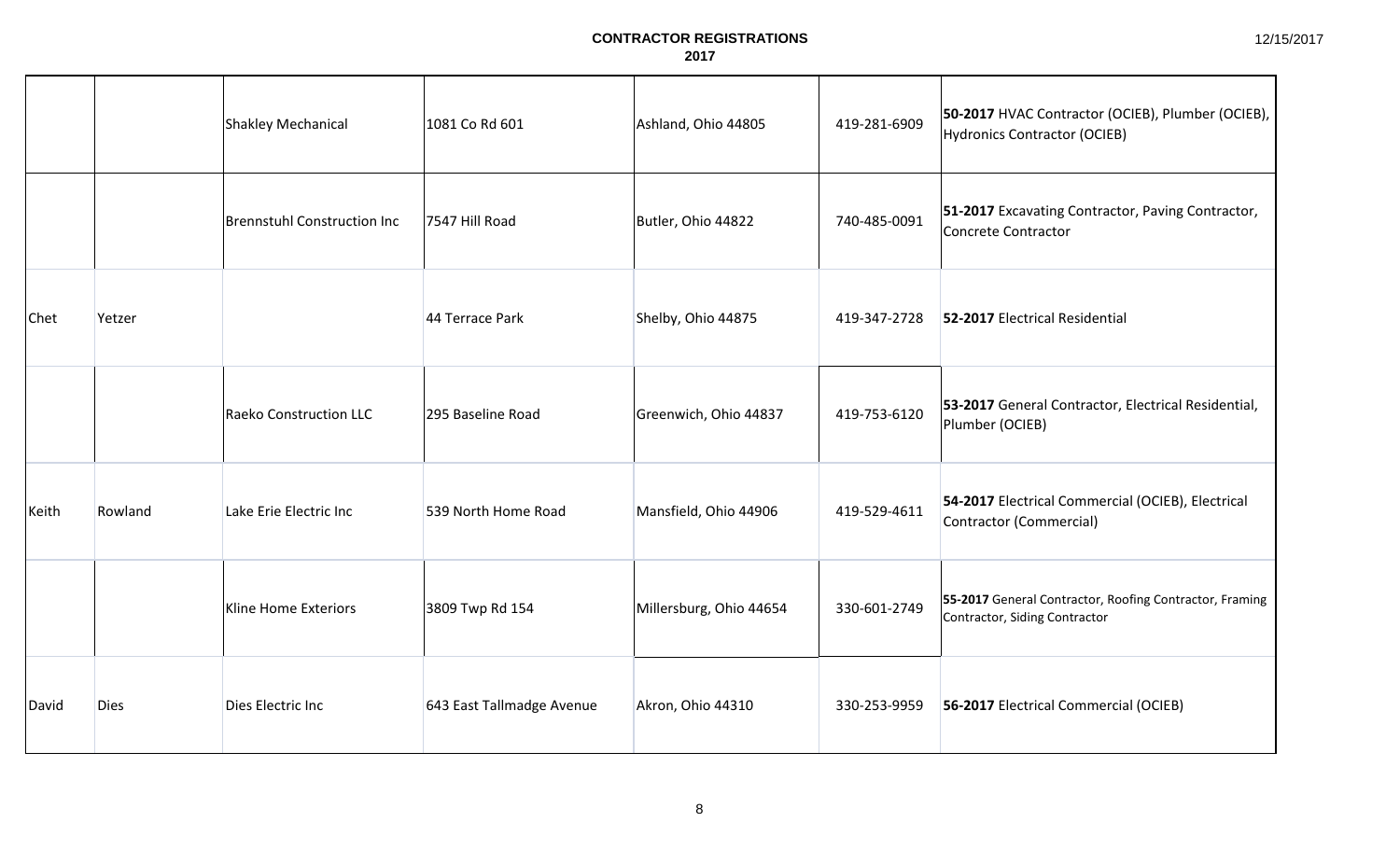|         |            | <b>IBP of Mansfield LLC</b>                       | 495 South High Street Suite 50 | Columbus, Ohio 43215  | 614-221-3399 | 57-2017 Insulation Contractor                                                                                                                                   |
|---------|------------|---------------------------------------------------|--------------------------------|-----------------------|--------------|-----------------------------------------------------------------------------------------------------------------------------------------------------------------|
| Meg     | Rietschlin | Rietschlin Construction Inc                       | 4240 Baker Road                | Crestline, Ohio 44827 | 419-347-4341 | 58-2017 General Contractor, Sewer Tapper,<br>Foundation Contractor, Fire Protection Contractor<br>(Fire Marshal), Excavating Contractor, Concrete<br>Contractor |
| William | Fox        | Fox Plumbing & Heating Inc                        | 126 North Washington Street    | Galion, Ohio 44833    | 419-468-2373 | 59-2017 HVAC Contractor (OCIEB), Plumber (OCIEB),<br><b>Hydronics Contractor (OCIEB)</b>                                                                        |
|         |            | Central Ohio Plumbing Heating<br>& Cooling LLC    | 3240 Park Avenue West          | Mansfield, Ohio 44906 | 419-571-2934 | 60-2017 HVAC Contractor (OCIEB), Plumber (OCIEB)                                                                                                                |
| Allen   | Striker    | R.A.S. Heating, Cooling &<br>Electric Service LLC | 31 West Gaylord Avenue         | Shelby, Ohio 44875    | 419-347-5448 | 61-2017 Electrical Residential                                                                                                                                  |
|         |            | J & B Acoustical Inc                              | 2750 Lexington Avenue          | Mansfield, Ohio 44904 | 419-884-1155 | 62-2017 Drywall Contractor                                                                                                                                      |
| Pam     | Blanton    | Action Drain & Septic                             | PO Box 904                     | Mansfield, Ohio 44901 | 419-774-0323 | 63-2017 Demolition Contractor, Sewer Tapper,<br>Excavating Contractor, Concrete Contractor                                                                      |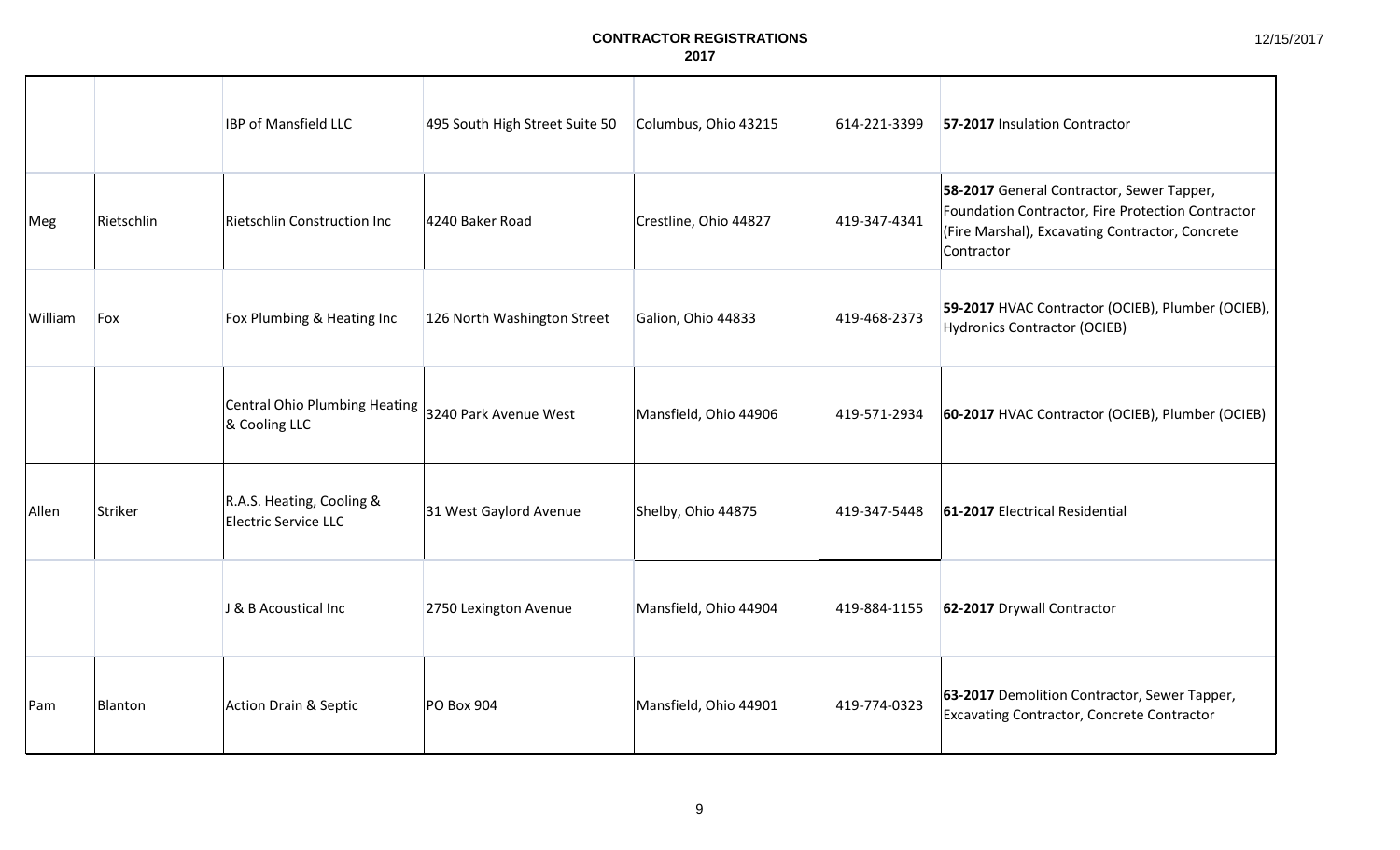| Steve          | Brown     | B & B Drain Service                 | PO Box 391               | Mansfield, Ohio 44901 | 419-524-1992 | 64-2017 Demolition Contractor, Sewer Tapper,<br><b>Excavating Contractor, Concrete Contractor</b>                                                                                                                                                                                                                                                                                                                                                                                                                                                          |
|----------------|-----------|-------------------------------------|--------------------------|-----------------------|--------------|------------------------------------------------------------------------------------------------------------------------------------------------------------------------------------------------------------------------------------------------------------------------------------------------------------------------------------------------------------------------------------------------------------------------------------------------------------------------------------------------------------------------------------------------------------|
|                |           | Oakstone Landscape LLC              | <b>PO Box 348</b>        | Crestline, Ohio 44827 | 419-462-5897 | 65-2017 General Contractor, Landscape Including<br>Arborist and Tree Trimmer, Sign Erector, Excavating,<br>Contractor, Fencing Contractor, Concrete<br>Contractor. Tree/Stump Removal                                                                                                                                                                                                                                                                                                                                                                      |
| Michael        | Tridico   | <b>Tridico Sign Company</b>         | 162 North Diamond Street | Mansfield, Ohio 44902 | 419-526-1695 | 66-2017 Sign Erector                                                                                                                                                                                                                                                                                                                                                                                                                                                                                                                                       |
| Jeremy         | Shambaugh | Shambaugh Cleaning &<br>Restoration | 3401 Park Avenue West    | Mansfield, Ohio 44906 | 419-529-6422 | 67-2017 General Contractor, Plaster Contractor,<br>Finish Contractor, Flooring, Roofing Contractor,<br>Framing Contractor, Drywall Contractor, Siding<br>Contractor, Replacement Window Contractor                                                                                                                                                                                                                                                                                                                                                         |
| <b>Dean</b>    | Shaffer   | Shaffer & Sons Electric             | 6270 Baker 47            | Shelby, Ohio 44875    | 419-545-0256 | 68-2017 Electrical Residential, Electrical Commercial<br>(OCIEB), Electrical Contractor (Commercial)                                                                                                                                                                                                                                                                                                                                                                                                                                                       |
|                |           | J & F Construction Inc              | 2141 St Rt 19            | Bucyrus, Ohio 44820   | 419-562-6662 | 69-2017 General Contractor, Demolition Contractor, Plaster<br>Contractor, Finish Contractor, Flooring, Foundation Contractor,<br>Roofing Contractor, Sign Erector, Framing Contractor, Drywall<br>Contractor, Steel Erectors, Insulation Contractor, Concrete<br>Contractor, Siding Contractor, Replacement Window Contractor                                                                                                                                                                                                                              |
| <b>Wendell</b> | Amstutz   | Little A Construction               | 84 Baermar Drive         | Shelby, Ohio 44875    | 419-347-5562 | 70-2017 General Contractor, Demolition Contractor, Plaster Contractor,<br>Waterproofing Contractor, Sewer Tapper, Finish Contractor, Flooring, Foundation<br>Contractor, Roofing Contractor, Framing Contractor, Excavating Contractor, Fencing<br>Contractor, Paving Contractor, Painting Contractor, Cabinet Maker, Closet Shelving,<br>Mirror & Fireplace Contractor, Drywall Contractor, Pool Installer, Steel Erectors,<br>Insulation Contractor, Concrete Contractor, Siding Contractor, Tree/Stump Removal,<br><b>Replacement Window Contractor</b> |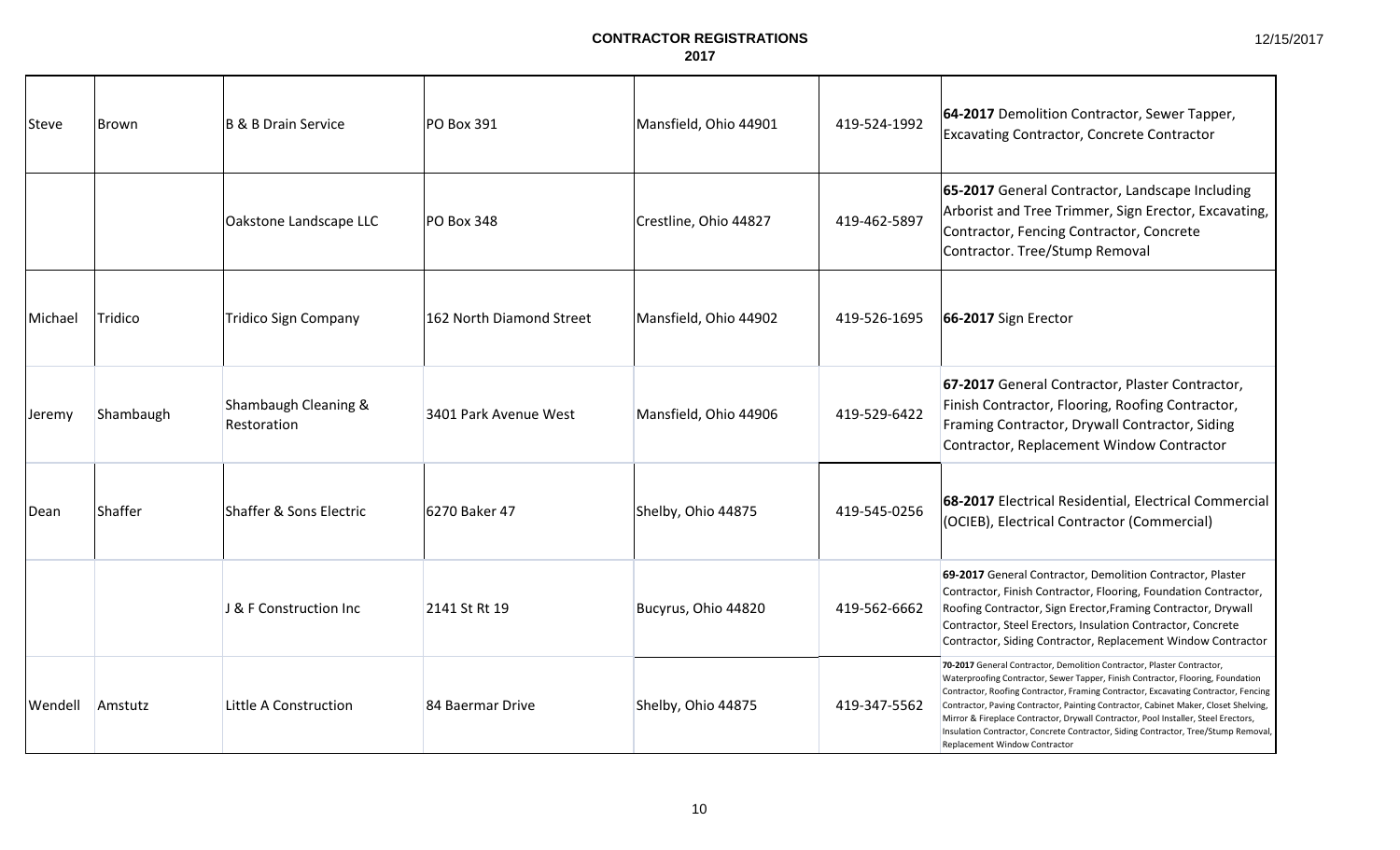| Ben      | Weiss         | Sherriff Goslin Roofing Co     | 1445 West Longview Avenue       | Mansfield, Ohio 44906 | 419-529-8249 | 71-2017 Roofing Contractor                                                                           |
|----------|---------------|--------------------------------|---------------------------------|-----------------------|--------------|------------------------------------------------------------------------------------------------------|
| John     | Weaver        | <b>Sutters Home Decorating</b> | 72 West Main Street             | Shelby, Ohio 44875    | 419-342-6941 | 72-2017 Flooring                                                                                     |
| Elmer    | Prater        | Top Notch Windows Inc          | 509 Iberia Road                 | Galion, Ohio 44833    | 419-462-7775 | 73-2017 Fencing Contractor, Replacement Window<br>Contractor                                         |
| Edward   | Eldridge      | Eldridge & Company             | 4148 Park Avenue West           | Mansfield, Ohio 44903 | 419-529-9922 | 74-2017 Fencing Contractor, Painting Contractor,<br>Siding Contractor, Replacement Window Contractor |
| Clifford | Alt           | Alt Excavating                 | 7126 Scott Road                 | Tiro, Ohio 44887      | 419-543-2969 | 75-2017 Demolition Contractor, Sewer Tapper                                                          |
| Howard   | <b>Norris</b> | Norris Electric                | 1490 Bellville Johnsville Road  | Bellville, Ohio 44813 | 419-529-3481 | 76-2017 Electrical Residential, Electrical Commercial<br>(OCIEB), Electrical Contractor (Commercial) |
| John     | Carter        | Carter Electric Inc            | 844 Edward Street<br>PO Box 711 | Galion, Ohio 44833    | 419-468-9019 | 77-2017 Electrical Commercial (OCIEB)                                                                |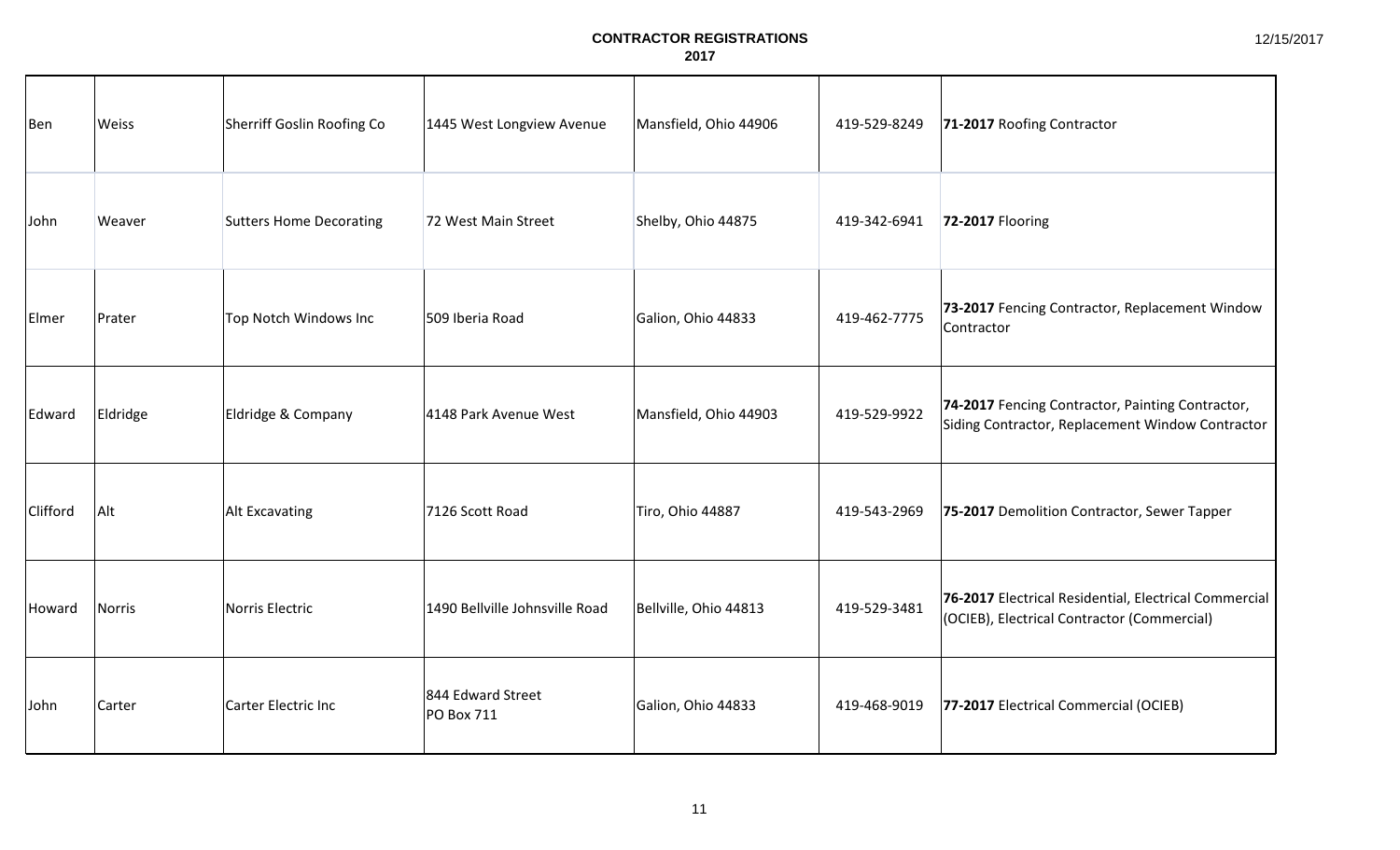|              |          | Kahls Electric Inc                     | 2740 Lexington Avenue  | Mansfield, Ohio 44904 | 419-884-2277 | 78-2017 Electrical Contractor (Commercial)                                                                                                                                                    |
|--------------|----------|----------------------------------------|------------------------|-----------------------|--------------|-----------------------------------------------------------------------------------------------------------------------------------------------------------------------------------------------|
|              |          | McKenzie Concrete Co Inc               | <b>PO Box 774</b>      | Shelby, Ohio 44875    | 419-347-6059 | 79-2017 Concrete Contractor                                                                                                                                                                   |
| <b>Brian</b> | Fenner   | Fenner Plbg, Htg & Air<br>Conditioning | 97 Samantha Drive      | Shelby, Ohio 44875    | 419-687-6935 | 80-2017 HVAC Contractor(OCIEB), Electrical<br>Residential, Sewer Tapper, Plumber(OCIEB),<br>Refrigeration Contractor, Electrical<br>Contractor(Commercial), Hydronics<br>Contractor(OCIEB)    |
| Mark         | Albert   | Horizon Mechanical &<br>Electrical Inc | 323 North Trimble Road | Mansfield, Ohio 44906 | 419-529-2738 | 81-2017 HVAC Contractor(OCIEB), Electrical<br>Residential, Plumber (OCIEB), Electrical Commercial<br>(OCIEB), Hydronics Contractor (OCIEB)                                                    |
| Mark         | Adams    | Adams Quality Heating &<br>Cooling     | 4590 St Rt 61          | Plymouth, Ohio 44865  | 419-687-8860 | 82-2017 HVAC Contractor (OCIEB), Plumber (OCIEB)                                                                                                                                              |
| Stephen      | Comunale | S.A. Comunale Co Inc                   | 2900 Newpark Drive     | Barberton, Ohio 44203 | 330-706-3040 | 83-2017 Fire Protection Contractor (Fire Marshal)                                                                                                                                             |
| Virgil       | Stephens | Shelby Home Improvement                | 123 West Main Street   | Shelby, Ohio 44875    | 419-342-6572 | 84-2017 General Contractor, Roofing Contractor,<br>Framing Contractor, Painting Contractor, Drywall<br>Contractor, Insulation Contractor, Siding Contractor,<br>Replacement Window Contractor |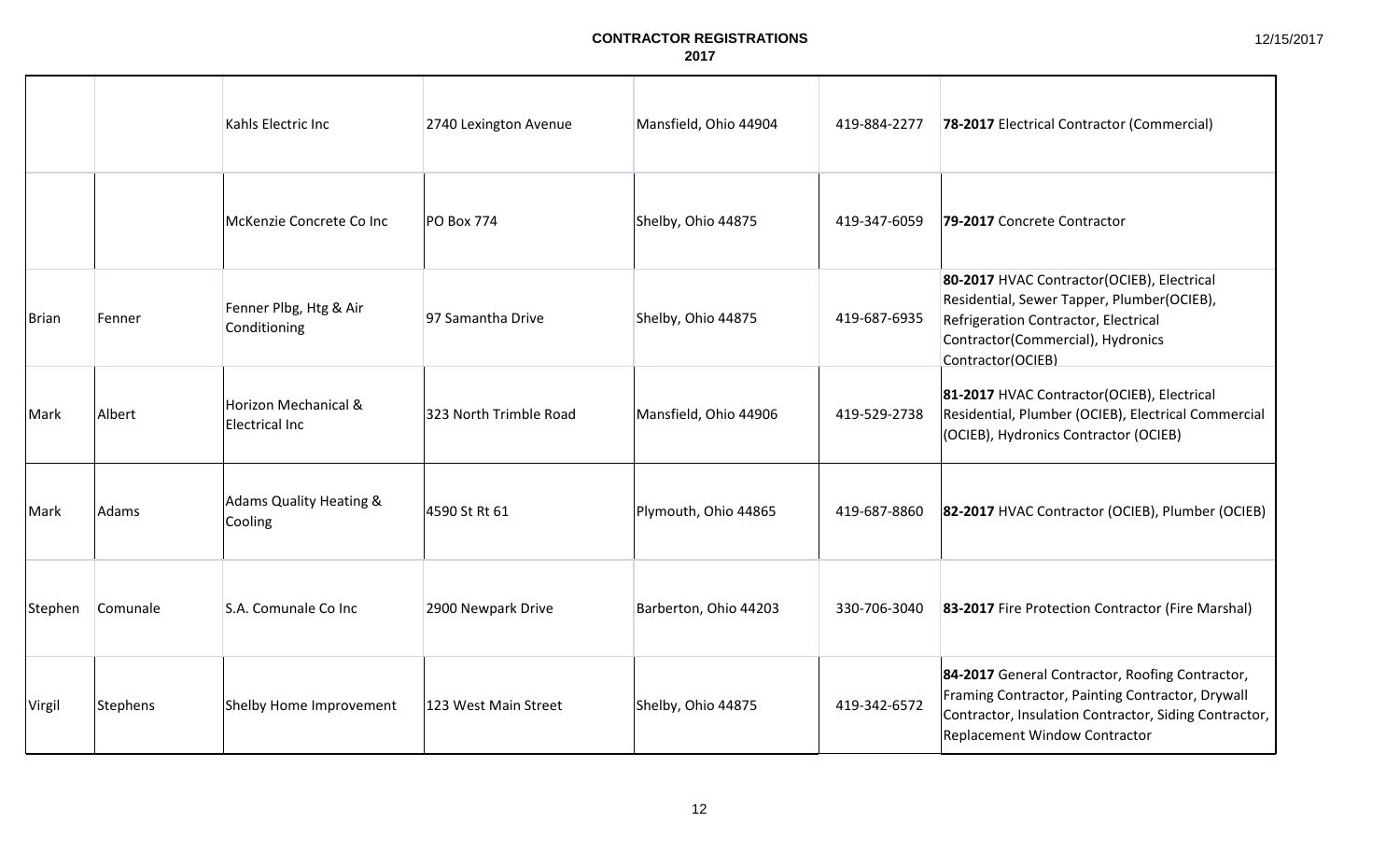| Steve              | Miller  | Dream Maker Bath & Kitchen        | 4981 Highview Drive | Fredericksburg, Ohio 44627 | 419-774-1484 | 85-2017 General Contractor                                                                            |
|--------------------|---------|-----------------------------------|---------------------|----------------------------|--------------|-------------------------------------------------------------------------------------------------------|
| Robert             | Kessler | Kessler Sign Company              | 2669 National Road  | Zanesville, Ohio 43701     | 740-453-0668 | 86-2017 Sign Erector                                                                                  |
| Sam &<br>Tim       | Coleman | Coleman Asphalt Co Inc            | 111 Mickey Road     | Shelby, Ohio 44875         | 419-347-8563 | 87-2017 Paving Contractor                                                                             |
| Mark               | Bosko   | Alpine Electric Inc               | 57 East 6th Street  | Mansfield, Ohio 44902      | 419-522-6616 | 88-2017 Electrical Residential, Electrical Commericial<br>(OCIEB), Electrical Contractor (Commercial) |
| Larry              | Cramer  | Quality Plumbing Heating &<br>A/C | 3655 State Route 39 | Shelby, Ohio 44875         | 419-342-6216 | 89-2017 HVAC Contractor (OCIEB), Plumber (OCIEB)                                                      |
| William &<br>David | Shrock  | Shrock Home Improvements          | 4626 Bowman St Rd   | Shelby, Ohio 44875         | 419-632-0238 | 90-2017 Siding Contractor, Replacement Window<br>Contractor                                           |
| Kevin              | Kaeser  | Dirt Dawg Excavating LLC          | <b>PO Box 1153</b>  | Ashland, Ohio 44805        | 419-289-0778 | 91-2017 General Contractor, Demolition Contractor,<br>Sewer Tapper, Concrete Contractor               |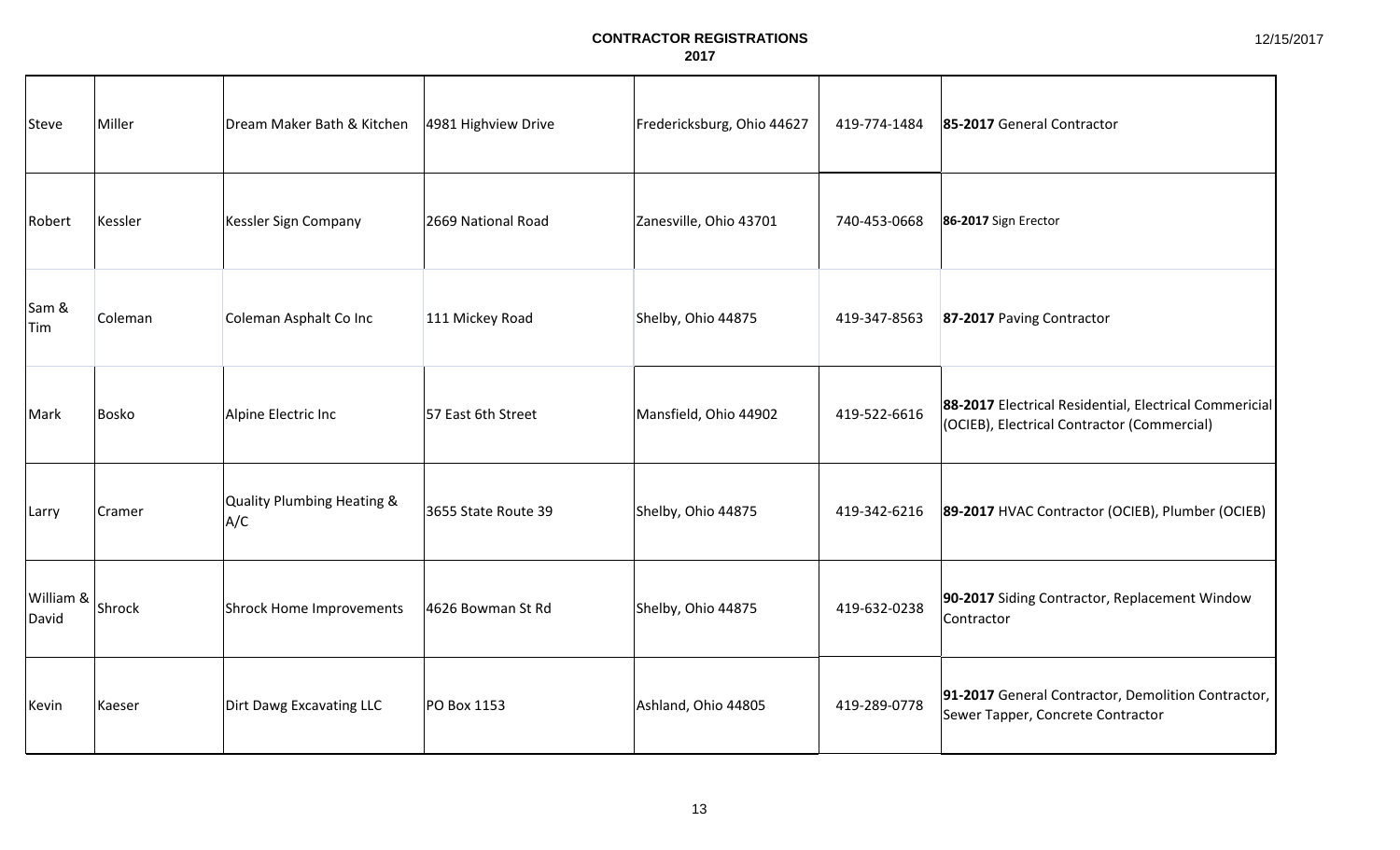| Robert  | <b>Crabbs</b> | Bob & Bob Door Co                                     | 903 West Longview Avenue | Mansfield, Ohio 44906     | 419-747-2255 | 92-2017 Framing Contractor                                                               |
|---------|---------------|-------------------------------------------------------|--------------------------|---------------------------|--------------|------------------------------------------------------------------------------------------|
| Paul    | Zimmerman     | In Line Builders Ltd                                  | 2645 Shelby Ganges Road  | Shelby, Ohio 44875        | 419-631-5952 | 93-2017 Roofing Contractor                                                               |
| Atlee   | Shrock        | Shrock Builders                                       | 7760 TR 95               | Fredericktown, Ohio 43019 |              | 94-2017 General Contractor, Roofing Contractor,<br>Framing Contractor, Siding Contractor |
| Jack    | Kousma        | Kousma Insulation LLC                                 | <b>PO Box 437</b>        | Willard, Ohio 44890       | 419-935-2511 | 95-2017 Insulation Contractor                                                            |
| Randal  | Stephens      | Stephens Construction Co                              | <b>PO Box 187</b>        | Willard, Ohio 44890       | 419-706-1226 | 96-2017 General Contractor, Excavating Contractor,<br>Concrete Contractor                |
| Stephen | Metzger       | Metzgers Precision Electric LLC 5165 West Smiley Road |                          | Shelby, Ohio 44875        | 419-565-2955 | 97-2017 Electrical Contractor (Commercial)                                               |
|         |               | Adena Corporation                                     | 1310 West Fourth Street  | Mansfield, Ohio 44906     | 419-529-4456 | 98-2017 General Contractor                                                               |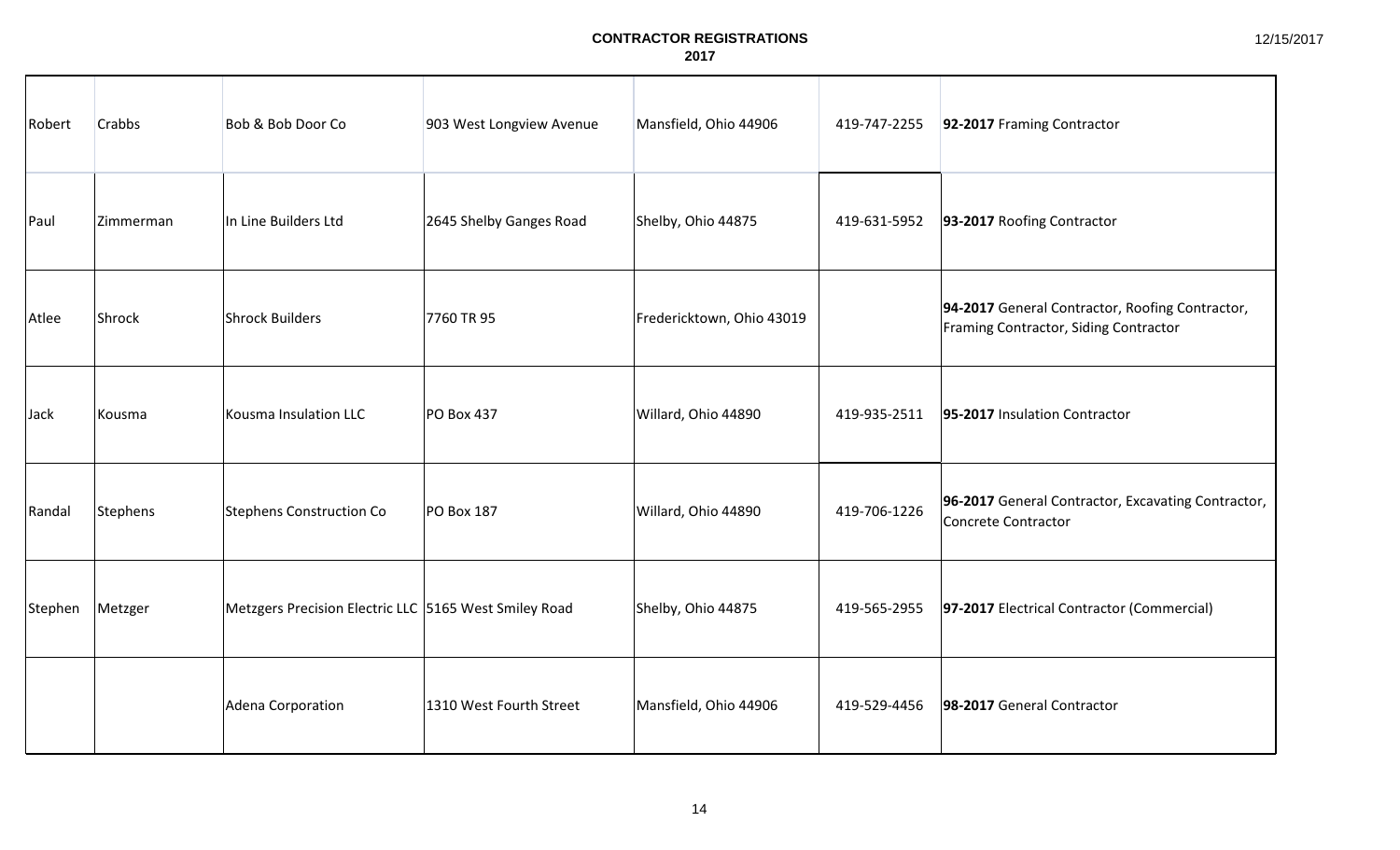| IJim.      | Yetzer | Yetzer Electric & Plumbing         | 50 Grove Avenue           | Shelby, Ohio 44875    | 419-347-2118 | 99-2017 Electrical Residential, Plumber                                                                                                                                                                                                     |
|------------|--------|------------------------------------|---------------------------|-----------------------|--------------|---------------------------------------------------------------------------------------------------------------------------------------------------------------------------------------------------------------------------------------------|
| Randy      | Fidler | <b>Fidler Construction</b>         | 622 Baseline Road         | Shiloh, Ohio 44878    | 419-896-3019 | 100-2017 General Contractor, Roofing Contractor,<br><b>Excavating Contractor</b>                                                                                                                                                            |
| <b>Jan</b> | Kaple  | Kaple Home Repair                  | 3605 Stiving Road         | Shelby, Ohio 44875    | 419-347-5121 | 101-2017 General Contractor                                                                                                                                                                                                                 |
| Jeff       | Walker | <b>Bath Solutions by Walker</b>    | 6645 Windfall Road        | Galion, Ohio 44833    | 888-653-8827 | 102-2017 General Contractor                                                                                                                                                                                                                 |
| Edw        | Whited | <b>Edw Whited Construction Inc</b> | 234 Joelynn Drive         | Shelby, Ohio 44875    | 419-347-1944 | 103-2017 General Contractor, Demolition Contractor,<br>Electrical Residential, Finish Contractor, Roofing<br>Contractor, Framing Contractor, Fencing Contractor,<br>Drywall Contractor, Siding Contractor, Replacement<br>Window Contractor |
|            |        | All Glass Systems LLC              | 194 South Illinois Avenue | Mansfield, Ohio 44905 | 419-775-6552 | 104-2017 General Contractor, Replacement Window<br>Contractor                                                                                                                                                                               |
| Tim        | Young  | Tim Young Electric                 | 3201 Wareham Road         | Shelby, Ohio 44875    | 419-512-9844 | 105-2017 Electrical Residential                                                                                                                                                                                                             |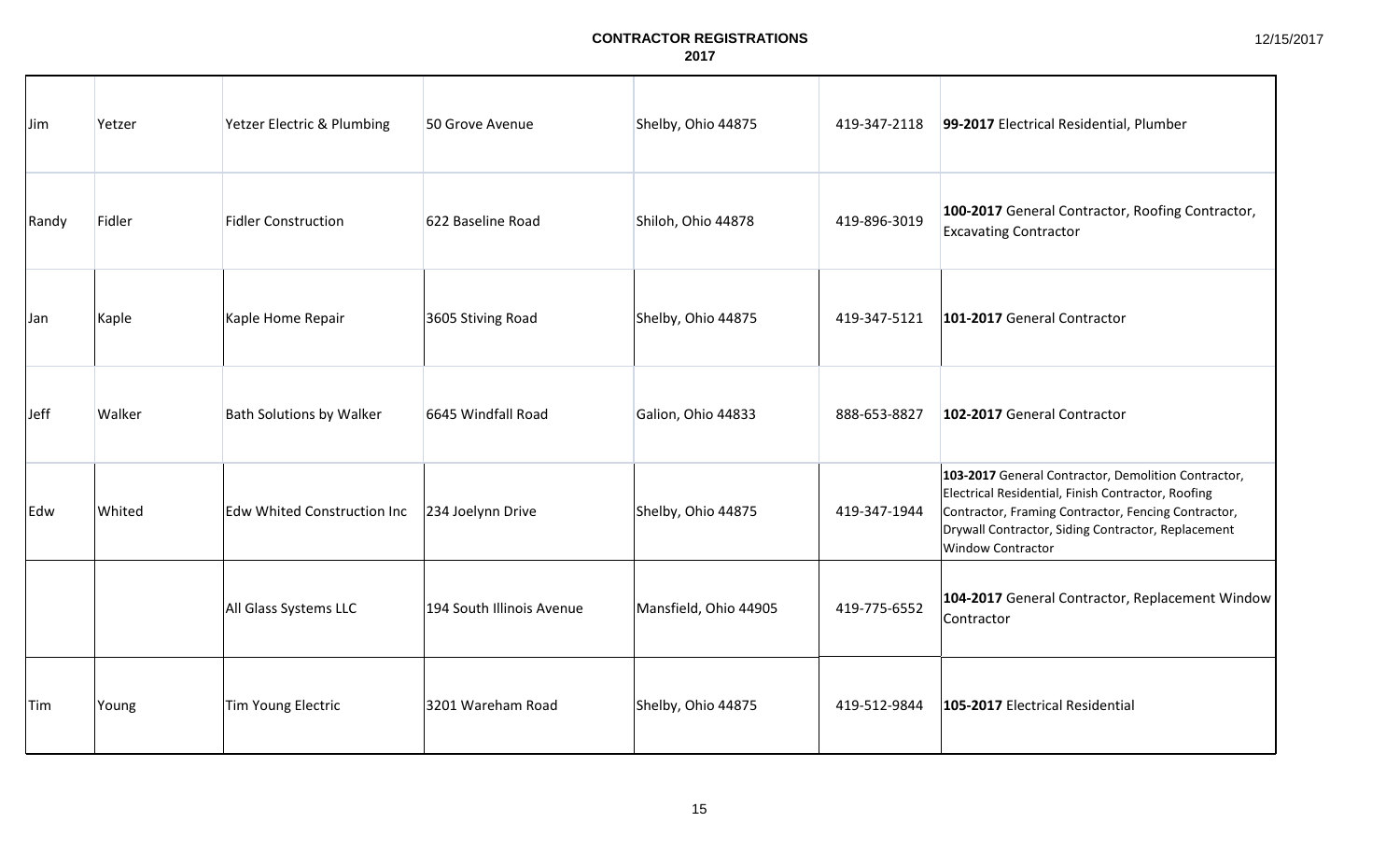| Dennis            | Riggans | Air Solutions of Ohio Inc                              | 175 Illinois Avenue South | Mansfield, Ohio 44905 | 419-589-3600 | 106-2017 HVAC Contractor (OCIEB), Plumber<br>(OCIEB), Refrigeration Contractor                                                                                                                                                                                                                                                              |
|-------------------|---------|--------------------------------------------------------|---------------------------|-----------------------|--------------|---------------------------------------------------------------------------------------------------------------------------------------------------------------------------------------------------------------------------------------------------------------------------------------------------------------------------------------------|
| <b>Charles</b>    | Roub Jr | Charlies Home Improvement                              | 24 West Main Street       | Shelby, Ohio 44875    | 419-545-3740 | 107-2017 General Contractor, Finish Contractor, Flooring,<br>Foundation Contractor, Roofing Contractor, Framing Contractor,<br>Fencing Contractor, Cabinet Maker, Closet Shelving, Mirror &<br>Fireplace Contractor, Drywall Contractor, Insulation Contractor,<br>Concrete Contractor, Siding Contractor, Replacement Window<br>Contractor |
| Dave              | Reiter  | <b>Reiter Homes</b>                                    | 2341 Millsboro Road       | Mansfield, Ohio 44906 | 419-564-4545 | 108-2017 General Contractor, Finish Contractor,<br>Flooring, Framing Contractor                                                                                                                                                                                                                                                             |
| Ron               | Knight  | Knights Lawn Care                                      | 45 Auburn Avenue          | Shelby, Ohio 44875    | 419-545-5063 | 109-2017 Landscape Including Arborist and Tree<br>Trimmer                                                                                                                                                                                                                                                                                   |
| Frederick Wiegand |         | G.P. Wiegand Construction Inc 362 Lenox Avenue         |                           | Mansfield, Ohio 44906 | 419-529-3106 | 110-2017 General Contractor                                                                                                                                                                                                                                                                                                                 |
| John              | Schenk  | National Light & Power Inc                             | 806 West Strub Road       | Sandusky, Ohio 44870  | 419-835-0030 | 111-2017 Electrical Contractor (Commercial)                                                                                                                                                                                                                                                                                                 |
|                   |         | Metzger-Gleisinger Mechanical<br>llnc<br>dba MG Energy | 100 West Sixth Street     | Mansfield, Ohio 44902 | 419-522-2700 | 112-2017 HVAC Contractor (OCIEB), Plumber<br>(OCIEB), Hydronics Contractor (OCIEB)                                                                                                                                                                                                                                                          |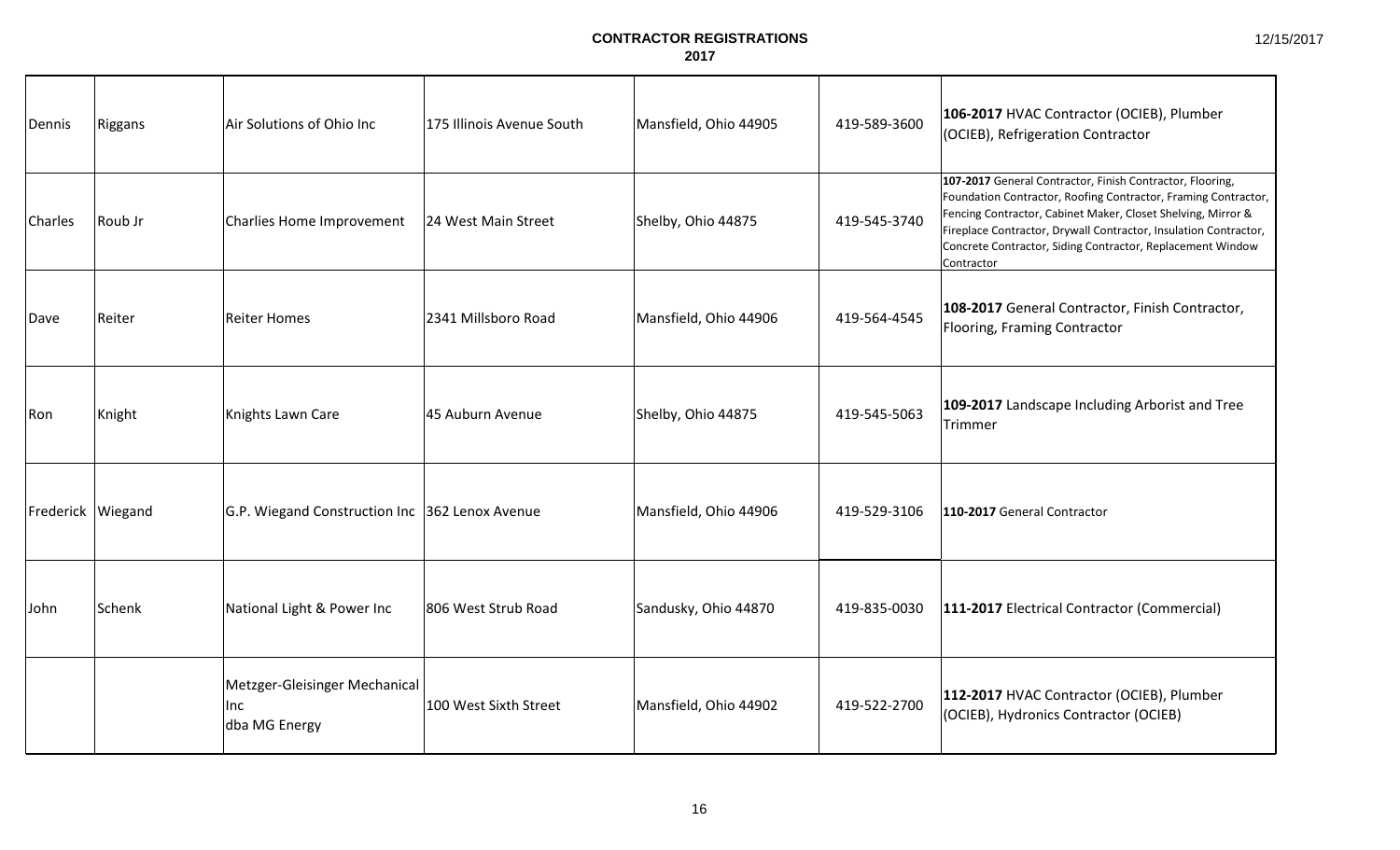| Matt           | <b>Schag</b> | Allen Cabinetry & The<br>Countertop Shop                | 132 Distl Avenue      | Mansfield, Ohio 44902   | 419-526-6505 | 113-2017 Finish Contractor, Cabinet Maker                                                                                                                                                                                                                                                                                                   |
|----------------|--------------|---------------------------------------------------------|-----------------------|-------------------------|--------------|---------------------------------------------------------------------------------------------------------------------------------------------------------------------------------------------------------------------------------------------------------------------------------------------------------------------------------------------|
| Shannon        | Stamper      | Stamper Concrete Service Inc                            | 1227 Harding Way East | Galion, Ohio 44833      | 419-462-7500 | 114-2017 General Contractor, Foundation<br>Contractor, Excavating Contractor, Concrete<br>Contractor                                                                                                                                                                                                                                        |
| Rick           | Reece        | R.G. Smith of Mansfield Inc                             | 166 West Sixth Street | Mansfield, Ohio 44902   | 419-524-4778 | 115-2017 General Contractor, Demolition Contractor, HVAC<br>Contractor(OCIEB), Plumber(OCIEB), Foundation Contractor,<br>Roofing Contractor, Framing Contractor, Excavating Contractor,<br>Fencing Contractor, Painting Contractor, Drywall Contractor,<br>Steel Erectors, Insulation Contractor, Concrete Contractor, Siding<br>Contractor |
| Mike &<br>Gary | Hockenberry  | dba CL Eshelman Trucking &<br>Excavating                | 5124 Kuhn Road        | Shelby, Ohio 44875      | 419-512-5797 | 116-2017 Excavating Contractor                                                                                                                                                                                                                                                                                                              |
|                |              | <b>Purdy Construction Company</b>                       | <b>PO Box 668</b>     | Mansfield, Ohio 44901   | 419-524-2491 | 117-2017 General Contractor                                                                                                                                                                                                                                                                                                                 |
| Dave           | Hedrick      | B-Dry System of NCO Inc                                 | 3053 Touby Road       | Mansfield, Ohio 44903   | 419-756-5368 | 118-2017 Waterproofing Contractor                                                                                                                                                                                                                                                                                                           |
| Joseph         | Shrock       | <b>Shrock Premier Custom</b><br><b>Construction LLC</b> | 234 West Main Street  | Loudonville, Ohio 44842 | 419-994-0004 | 119-2017 General Contractor, Demolition<br>Contractor, Finish Contractor, Foundation<br>Contractor, Roofing Contractor, Framing Contractor,<br>Excavating Contractor, Cabinet Maker, Siding<br>Contractor, Replacement Window Contractor                                                                                                    |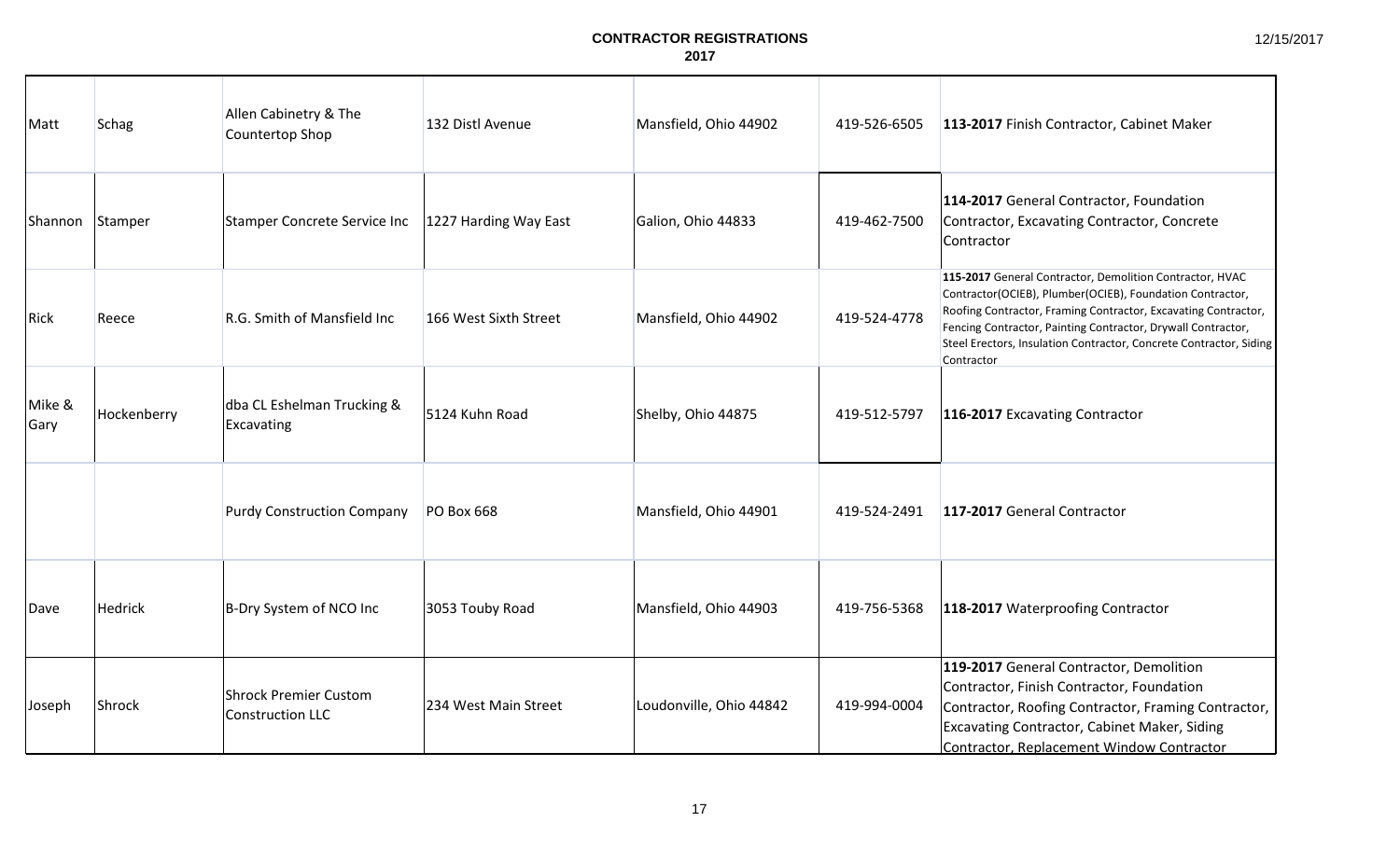| J Scot       | Sifferlin | JS Concrete Construction                   | 3888 Henry Road         | Plymouth, Ohio 44865      | 419-544-1687 | 120-2017 General Contractor, Demolition<br>Contractor, Waterproofing Contractor, Sewer<br>Tapper, Foundation Contractor, Excavating<br>Contractor, Concrete Contractor |
|--------------|-----------|--------------------------------------------|-------------------------|---------------------------|--------------|------------------------------------------------------------------------------------------------------------------------------------------------------------------------|
| Derek        | Dilger    | Smith Paving & Excavating Inc   PO Box 511 |                         | Norwalk, Ohio 44857       | 419-668-4165 | 121-2017 Concrete Contractor                                                                                                                                           |
| <b>Craig</b> | Eshelman  | C. Eshelman Concrete                       | 3987 George Hawk Road   | Shelby, Ohio 44875        | 419-571-9519 | 122-2017 Demolition Contractor, Waterproofing<br>Contractor, Foundation Contractor, Excavating<br>Contractor, Concrete Contractor                                      |
| <b>Tom</b>   | Kalantzis | Aspis Electric Inc                         | 7991 Cleveland Ave NW   | North Canton, Ohio 44720  | 330-495-2443 | 123-2017 Electrical Contractor (Commercial)                                                                                                                            |
| <b>Tim</b>   | McShane   | Freedom Companies                          | 3595 Peninsula Drive    | Akron, Ohio 44319         | 330-608-7727 | 124-2017 General Contractor                                                                                                                                            |
|              |           | Kelstin Inc                                | 183 South Gamble Street | Shelby, Ohio 44875        | 419-342-5520 | 125-2017 General Contractor, Demolition<br>Contractor, Sewer Tapper, Foundation Contractor,<br>Excavating Contractor, Steel Erectors, Concrete<br>Contractor           |
| IOwen        | Detweiler | Owen Detweiler Construction                | 7890 Blair Road         | Fredericktown, Ohio 43019 | 419-571-3636 | 126-2017 General Contractor, Roofing Contractor,<br>Framing Contractor, Concrete Contractor, Siding<br>Contractor, Replacement Window Contractor                       |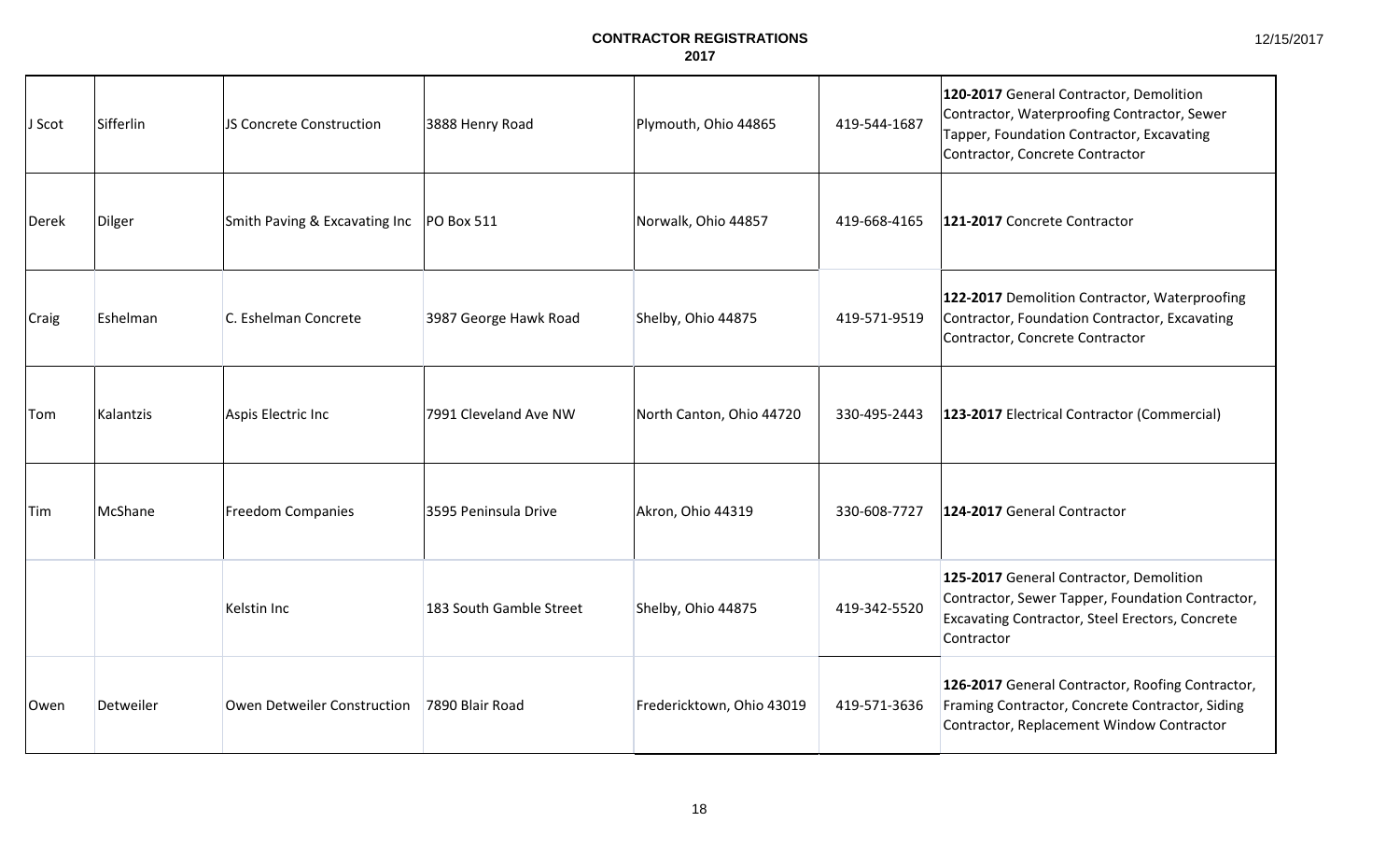| Richard | Coustillac | American Automatic Security<br>Inc | 3563 Copley Road    | Copley, Ohio 44321    | 330-670-0001 | 127-2017 Fire Protection Contractor (Fire Marshal)                                                                                                                                                                                                                                                        |
|---------|------------|------------------------------------|---------------------|-----------------------|--------------|-----------------------------------------------------------------------------------------------------------------------------------------------------------------------------------------------------------------------------------------------------------------------------------------------------------|
| Eric    | McQueen    | McQueen Advertising Co             | 2010 Vermilion Road | Vermilion, Ohio 44089 | 440-967-1137 | 128-2017 Sign Erector                                                                                                                                                                                                                                                                                     |
| John    | Hinman     | <b>Hinman Tree Service</b>         | 3667 Derussey Road  | Collins, Ohio 44826   | 419-602-3915 | 129-2017 Landscape Including Arborist and Tree<br>Trimmer, Tree/Stump Removal                                                                                                                                                                                                                             |
|         |            | <b>Apex Contracting Group</b>      | 45 East Main Street | Shelby, Ohio 44875    | 419-295-6034 | 130-2017 General Contractor                                                                                                                                                                                                                                                                               |
| Rex     | Kuhn       | R C Kuhn                           | 687 Taylortown Road | Mansfield, Ohio 44903 | 419-564-0770 | 131-2017 General Contractor, Demolition Contractor, Sewer<br>Tapper, Finish Contractor, Flooring, Foundation Contractor,<br>Roofing Contractor, Framing Contractor, Excavating Contractor,<br>Paving Contractor, Steel Erectors, Concrete Contractor, Siding<br>Contractor, Replacement Window Contractor |
| Deanna  | Workinger  | Mel Wacker Signs Inc               | 13076 Barrs SW      | Massillon, Ohio 44647 | 330-832-1726 | 132-2017 General Contractor                                                                                                                                                                                                                                                                               |
|         |            | Troy Construction Co Inc           | 11557 Bowen Road    | Mantua, Ohio 44255    | 330-274-2424 | 133-2017 General Contractor                                                                                                                                                                                                                                                                               |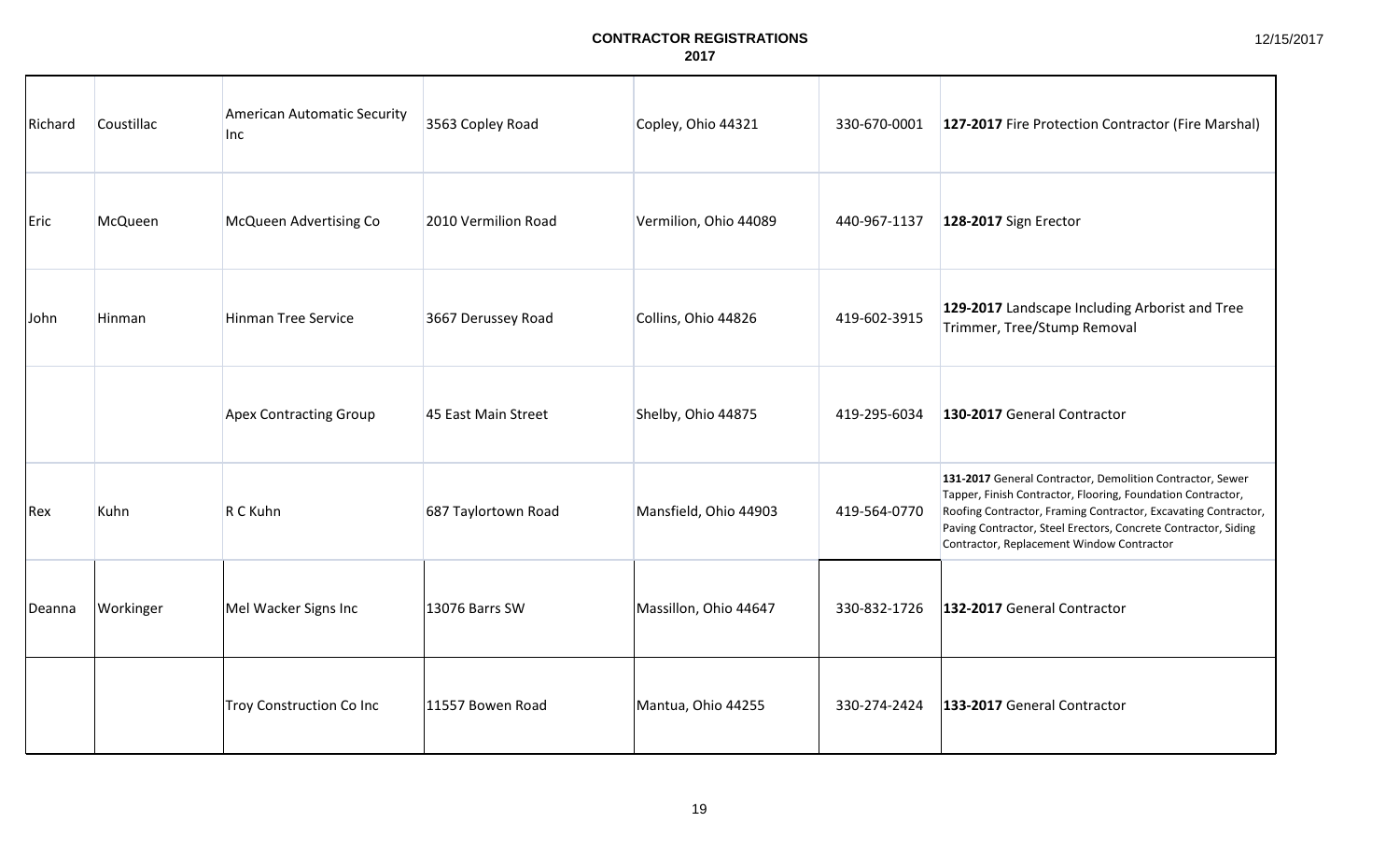| Michael         | Miroglotta | Infinity Paving Co                      | 50 East Highland Road             | Northfield Center, Ohio<br>44067 | 440-946-6960 | 134-2017 Paving Contractor, Concrete Contractor                                                                                                                       |
|-----------------|------------|-----------------------------------------|-----------------------------------|----------------------------------|--------------|-----------------------------------------------------------------------------------------------------------------------------------------------------------------------|
| Rhett           | Dudgeon    | North Central Insulation                | 7538 St Rt 13 South               | Bellville, Ohio 44813            | 419-886-2030 | 135-2017 Closet Shelving, Mirror & Fireplace<br>Contractor                                                                                                            |
| Gregory         | Peters     | Ellet Neon Sales & Service Inc          | 3041 East Waterloo Road           | Akron, Ohio 44312                | 330-628-9907 | 136-2017 Sign Erector                                                                                                                                                 |
| <b>Vasilios</b> | Kyrou      | Kyrou Construction LLC                  | 3824 Snodgrass Road               | Mansfield, Ohio 44903            | 419-756-2481 | 137-2017 General Contractor                                                                                                                                           |
| Amanda          | Heinberger | K & A Professional Wood<br>Services LLC | 2905 Stiving Road                 | Mansfield, Ohio 44903            | 567-241-2218 | 138-2017 Landscape Including Arborist and Tree<br>Trimmer                                                                                                             |
| David           | Mock       | Mocks Construction                      | 1134 Brookdale Drive              | Crestline, Ohio 44827            | 419-566-1170 | 139-2017 General Contractor, HVAC<br>Contractor(OCIEB), Electrical Residential,<br>Plumber(OCIEB), Electrical Commercial(OCIEB),<br>Electrical Contractor(Commercial) |
|                 |            | <b>Clifford Construction Co</b>         | 401 East Main Street<br>PO Box 62 | Spencer, Ohio 44275              | 330-648-0005 | 140-2017 Electrical Residential                                                                                                                                       |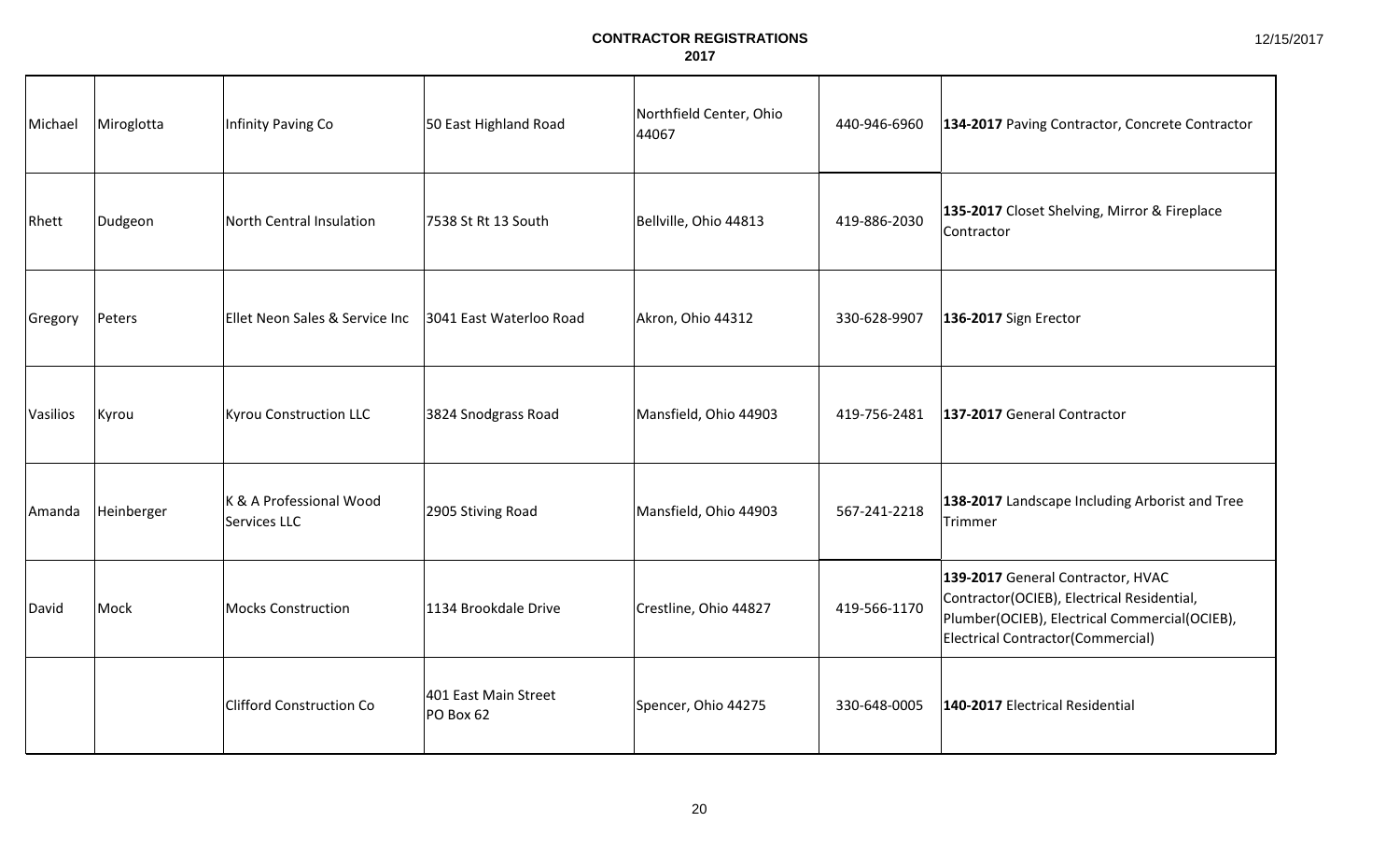| R. Mark | Hohler  | Hohler Heating & Cooling Inc                         | 7109 Alliance Road NW    | Malvern, Ohio 44644     | 330-863-0432 | 141-2017 HVAC Contractor (OCIEB)  |
|---------|---------|------------------------------------------------------|--------------------------|-------------------------|--------------|-----------------------------------|
| Aaron   | Smith   | Smith Paint & Design                                 | 970 Twp Rd 1193          | Ashland, Ohio 44805     | 419-207-8130 | 142-2017 Painting Contractor      |
|         |         | Holmes Siding Contractors Ltd   6783 County Road 624 |                          | Millersburg, Ohio 44654 | 330-674-2867 | 143-2017 General Contractor       |
| Kevin   | Miller  | Eco Seal Home Solutions LLC                          | 4535 Twp Road 367        | Millersburg, Ohio 44654 | 330-893-7325 | 144-2017 Waterproofing Contractor |
| Robert  | Keim    | R-K Concrete Inc                                     | 11249 Twp Road 516       | Shreve, Ohio 44676      | 330-201-1336 | 145-2017 Concrete Contractor      |
|         |         | WH Midwest LLC<br>dba Wayne Homes                    | 3777 Boettler Oaks Drive | Uniontown, Ohio 44685   | 330-896-7611 | 146-2017 General Contractor       |
| David   | Sommers | Bedrock Construction Ohio Inc 3624 Apache Street NW  |                          | Uniontown, Ohio 44685   | 330-699-2959 | 147-2017 General Contractor       |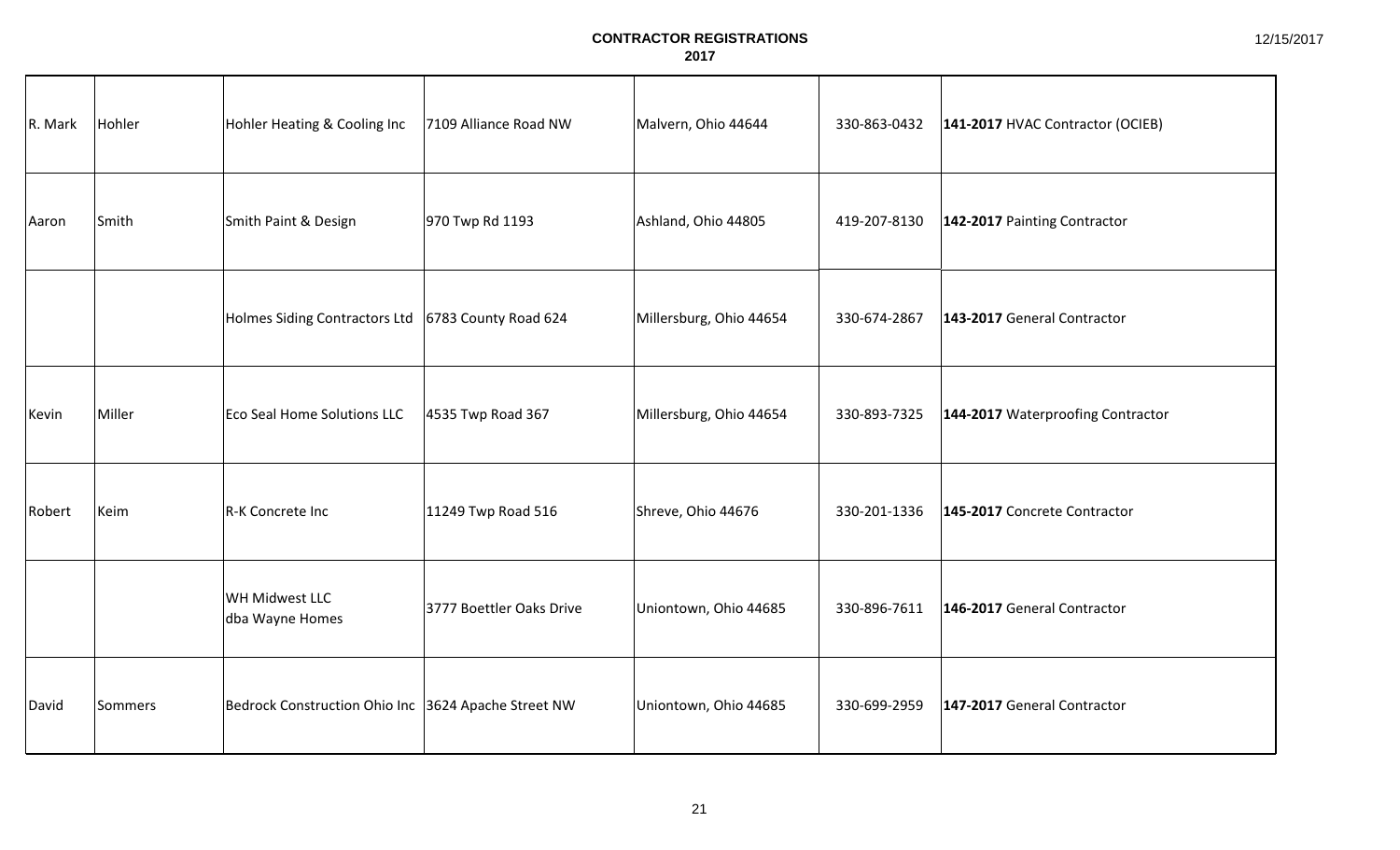| Thomas       | McKean      |                                               | 4247 State Route 598      | Crestline, Ohio 44827 | 419-683-1209 | 148-2017 Concrete Contractor                    |
|--------------|-------------|-----------------------------------------------|---------------------------|-----------------------|--------------|-------------------------------------------------|
| <b>Craig</b> | Phillips    | <b>Barrington Carpet LLC</b>                  | 3602 South Arlington Road | Akron, Ohio 44312     | 330-896-4141 | 149-2017 Flooring                               |
| Ron          | Rogers      | Ron-Cin Enterprises Inc                       | 806 Earick Road           | Mansfield, Ohio 44903 | 419-571-9120 | 150-2017 General Contractor, Roofing Contractor |
| Aaron        | Hershberger | Maximum Roofing                               | 2305 TR 414               | Dundee, Ohio 44624    | 330-231-5048 | 151-2017 Roofing Contractor                     |
| Kevin        | Lamb        | Lamb Builders LLC                             | 86 East Main Street       | Shelby, Ohio 44875    | 419-295-2672 | 152-2017 General Contractor                     |
| Mike         | Yetzer      | Mid State Black Top                           | 639 Bendle Avenue         | Shelby, Ohio 44875    | 419-347-4549 | 153-2017 Paving Contractor                      |
| Joseph       | Reinhard    | <b>Heartland Construction</b><br>Services LLC | 1882 Hulit Road           | Mansfield, Ohio 44903 | 614-623-4809 | 154-2017 Roofing Contractor                     |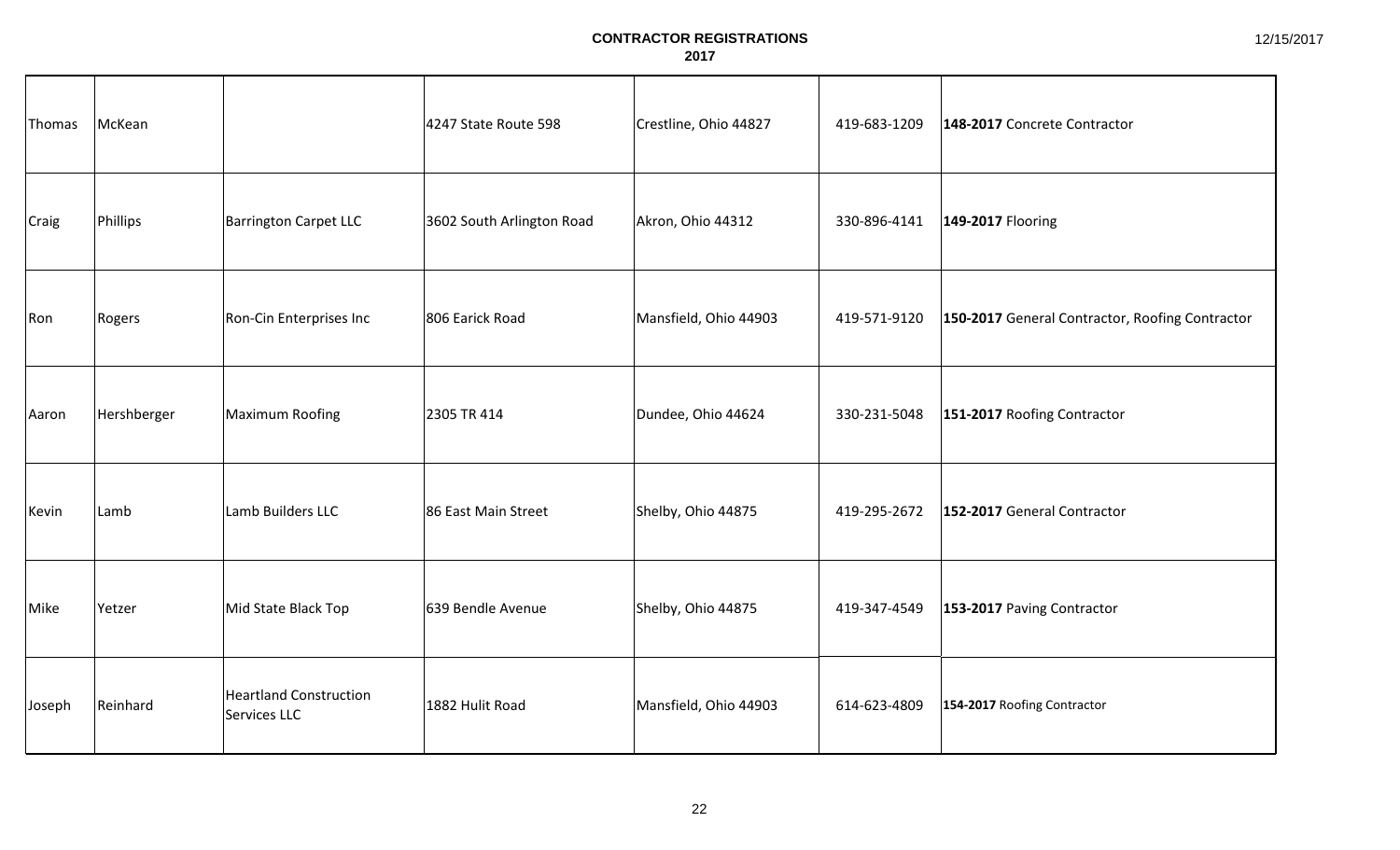| Mike   | Matern  | Matern Construction                     | 560 Dyas Drive            | Mansfield, Ohio 44907 | 419-610-4384 | 155-2017 General Contractor, Roofing Contractor, Siding<br>Contractor                                                                                                                                                                                                                                                                                                                                        |
|--------|---------|-----------------------------------------|---------------------------|-----------------------|--------------|--------------------------------------------------------------------------------------------------------------------------------------------------------------------------------------------------------------------------------------------------------------------------------------------------------------------------------------------------------------------------------------------------------------|
| Thomas | Reed    | TDR Lawn & Landscaping                  | 3982 Laser Road           | Shelby, Ohio 44875    | 419-342-2531 | 156-2017 Landscape Including Arborist & Tree<br>Trimmer, Excavating Contractor, Paving Contractor                                                                                                                                                                                                                                                                                                            |
| Paul   | Haywood | Haywood Electric Inc                    | 1139 Wooster Road North   | Barberton, Ohio 44203 | 330-745-0021 | 157-2017 Electrical Residential, Electrical<br>Commercial (OCIEB)                                                                                                                                                                                                                                                                                                                                            |
|        |         | <b>Black Diamond Renovations</b><br>LLC | 2230 Village Mall Drive   | Mansfield, Ohio 44905 | 567-560-3413 | 158-2017 General Contractor, Demolition<br>Contractor, Roofing Contractor, Siding Contractor,<br><b>Replacement Window Contractor</b>                                                                                                                                                                                                                                                                        |
| Dan    | Shuman  | Schmid Mechanical                       | 207 North Hillcrest Drive | Wooster, Ohio 44691   | 330-264-3633 | 159-2017 HVAC Contractor (OCIEB), Plumber<br>(OCIEB)                                                                                                                                                                                                                                                                                                                                                         |
| Ronald | Speck   | Speck Builders Inc                      | 164 South Rock Road       | Mansfield, Ohio 44903 | 419-295-1568 | 160-2017 Demolition Contractor                                                                                                                                                                                                                                                                                                                                                                               |
| Judson | Prosser | JP Construction                         | 16 Woodland Road          | Shelby, Ohio 44875    | 419-566-3947 | 161-2017 General Contractor, Demolition Contractor, Plaster Contractor,<br>Finish Contractor, Flooring, Landscape Including Arborist & Tree<br>Trimmer, Roofing Contractor, Framing Contractor, Fencing Contractor,<br>Painting Contractor, Cabinet Maker, Closet Shelving, Mirror & Fireplace<br>Contractor, Drywall Contractor, Insulation Contractor, Siding Contractor,<br>Replacement Window Contractor |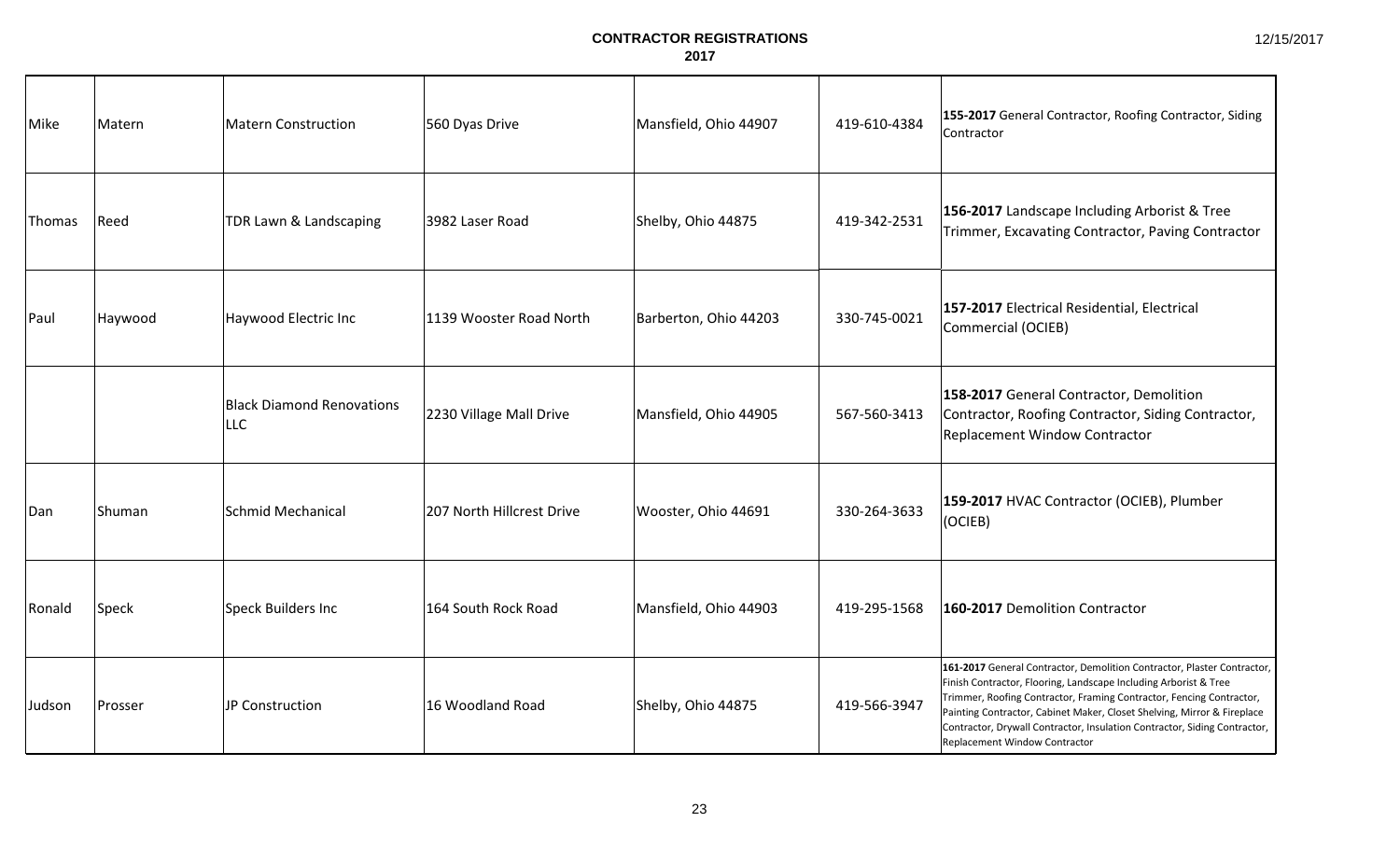| Steve | Thomas     | Steve Thomas Builders                                | 1605 Painter Road                        | Fredericktown, Ohio 43019 | 419-886-3238 | 162-2017 General Contractor                                                                                                                                                                                                                                                                                                            |
|-------|------------|------------------------------------------------------|------------------------------------------|---------------------------|--------------|----------------------------------------------------------------------------------------------------------------------------------------------------------------------------------------------------------------------------------------------------------------------------------------------------------------------------------------|
| Mary  | Peterson   | Petersons Professional<br>Services                   | 1126 Marianna Drive                      | Mansfield, Ohio 44903     | 419-565-5830 | 163-2017 General Contractor                                                                                                                                                                                                                                                                                                            |
| James | Riggenbach | <b>Apex Construction Services</b>                    | 481 1/2 Charletta Drive                  | Mansfield, Ohio 44903     | 567-307-2560 | 164-2017 Foundation Contractor                                                                                                                                                                                                                                                                                                         |
|       |            | Signcom Inc                                          | 527 West Rich Street                     | Columbus, Ohio 43215      | 614-228-9999 | 165-2017 General Contractor, Sign Erector                                                                                                                                                                                                                                                                                              |
|       |            | <b>WXZ Construction LLC</b>                          | 22720 Fairview Center Drive<br>Suite 150 | Fairview Park, Ohio 44126 | 440-801-1690 | 166-2017 General Contractor                                                                                                                                                                                                                                                                                                            |
| Holly | Curry      | Ricers Residential Services LLC 3526 State Route 314 |                                          | Shelby, Ohio 44875        | 567-203-7414 | 167-2017 General Contractor, Demolition Contractor,<br>Waterproofing Contractor, Electrical Residential, Flooring,<br>Foundation Contractor, Landscape Including Arborist & Tree<br>Trimmer, Roofing Contractor, Framing Contractor, Excavating<br>Contractor, Siding Contractor, Tree/Stump Removal,<br>Replacement Window Contractor |
| Todd  | Ozanich    | Imperial Heating & Cooling                           | 30685 Solon Industrial Parkway           | Solon, Ohio 44139         | 440-498-1788 | 168-2017 HVAC Contractor (OCIEB), Refrigeration<br>Contractor, Insulation Contractor                                                                                                                                                                                                                                                   |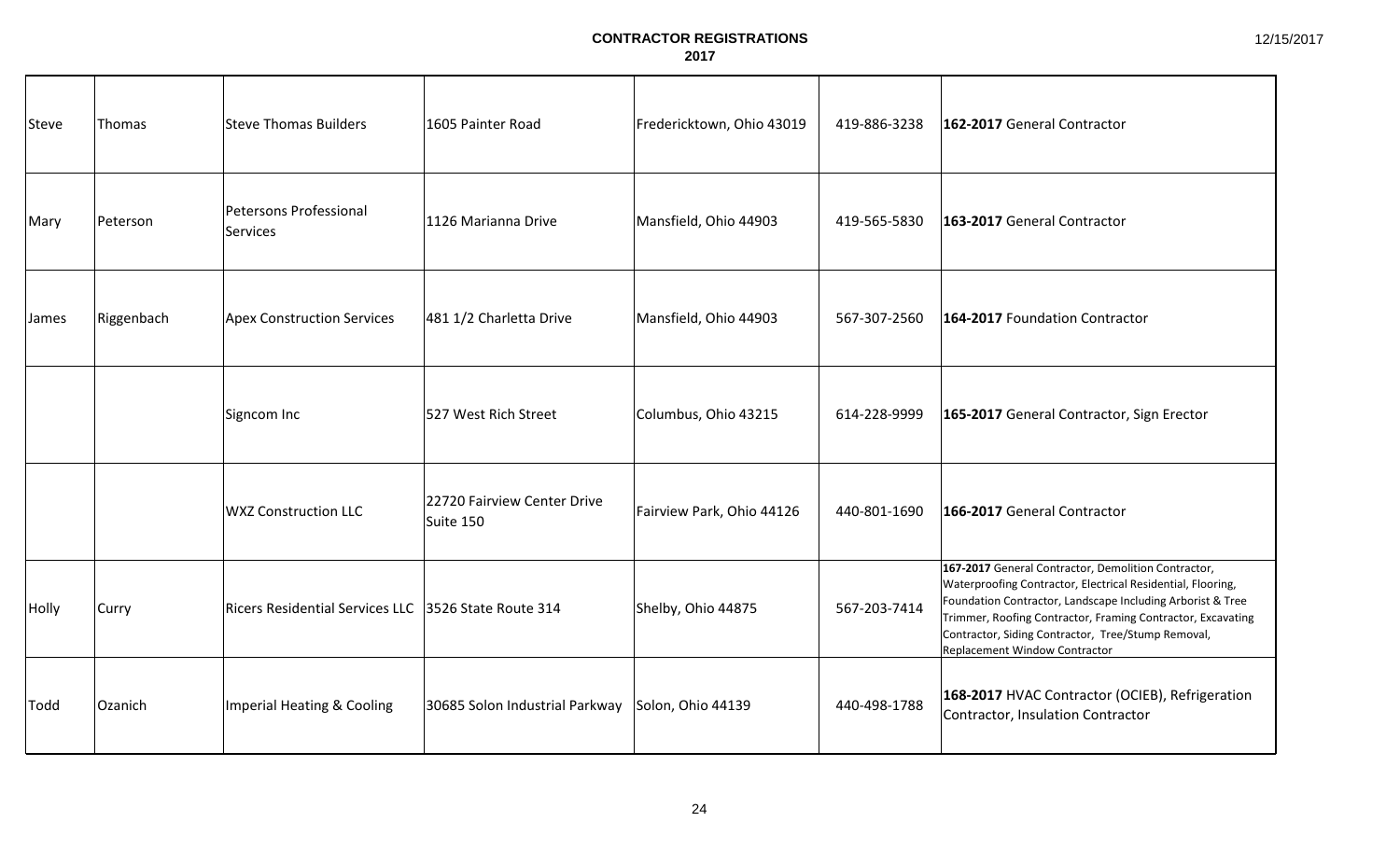| Kenneth      | Parker   | PSP Operations Inc<br>dba Servpro of NE Columbus | 7440 Pingue Drive    | Worthington, Ohio 43085 | 614-888-5700 | 169-2017 General Contractor                               |
|--------------|----------|--------------------------------------------------|----------------------|-------------------------|--------------|-----------------------------------------------------------|
| <b>Bob</b>   | Thomason | Henry Gurtzweiler Inc                            | 921 Galena Street    | Toledo, Ohio 43611      | 419-729-3955 | 170-2017 Steel Erectors                                   |
| <b>Chris</b> | Roof     | Tawa Tree Service Inc                            | 1131 Sugarmill Drive | Ottawa, Ohio 45875      | 419-523-9001 | 171-2017 Landscape Including Arborist and Tree<br>Trimmer |
| Garrett      | Poorman  | G & G Lighting Maintenance                       | 12209 Shaffer Road   | Swanton, Ohio 43558     | 567-454-9225 | 172-2017 Sign Erector                                     |
|              |          |                                                  |                      |                         |              |                                                           |
|              |          |                                                  |                      |                         |              |                                                           |
|              |          |                                                  |                      |                         |              |                                                           |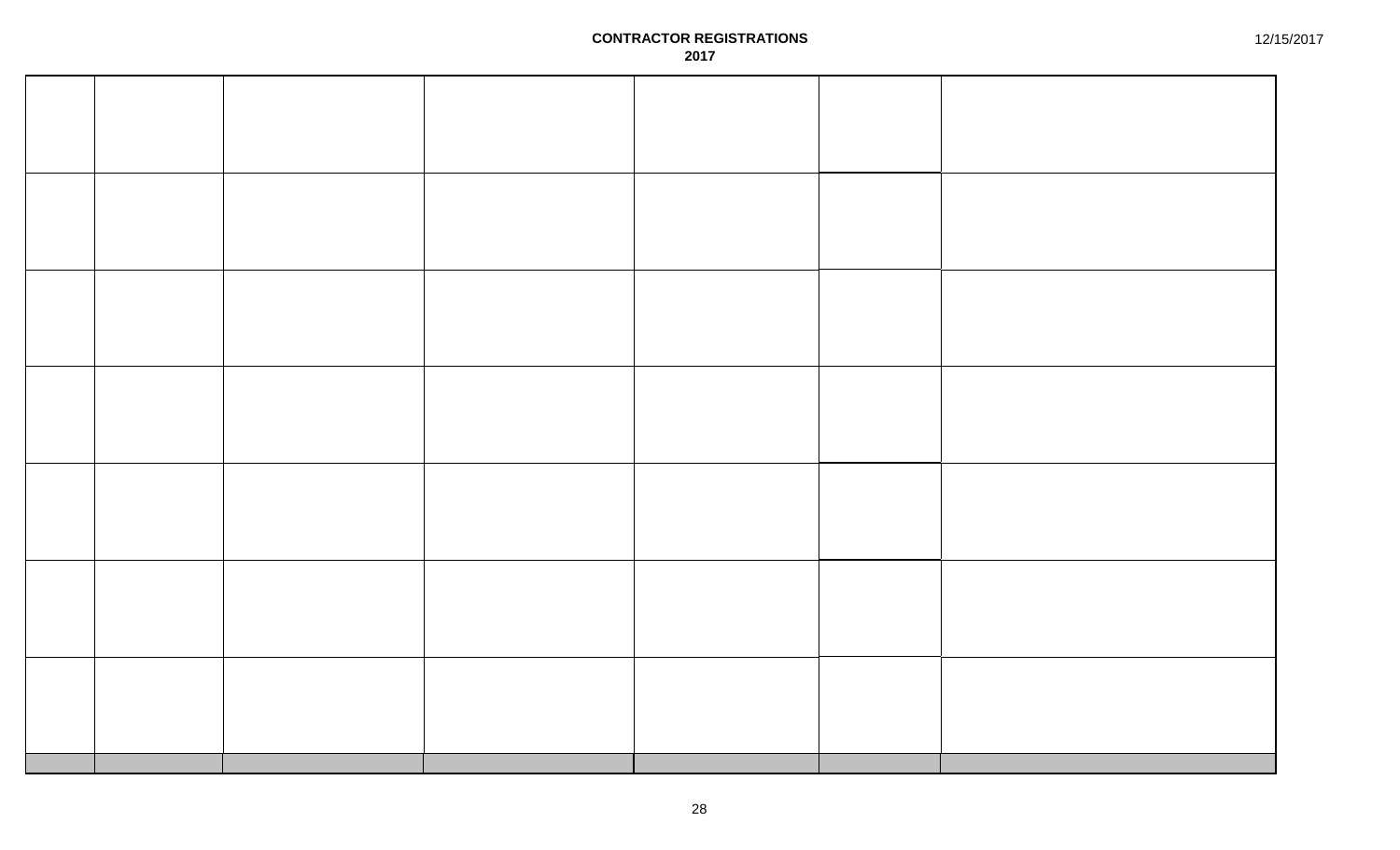| <b>First Name</b> | Last Name | <b>Organization Name</b> | <b>Address</b> | <b>Phone Number</b> | Note ALL EXPIRE ON 12/31/2014 |
|-------------------|-----------|--------------------------|----------------|---------------------|-------------------------------|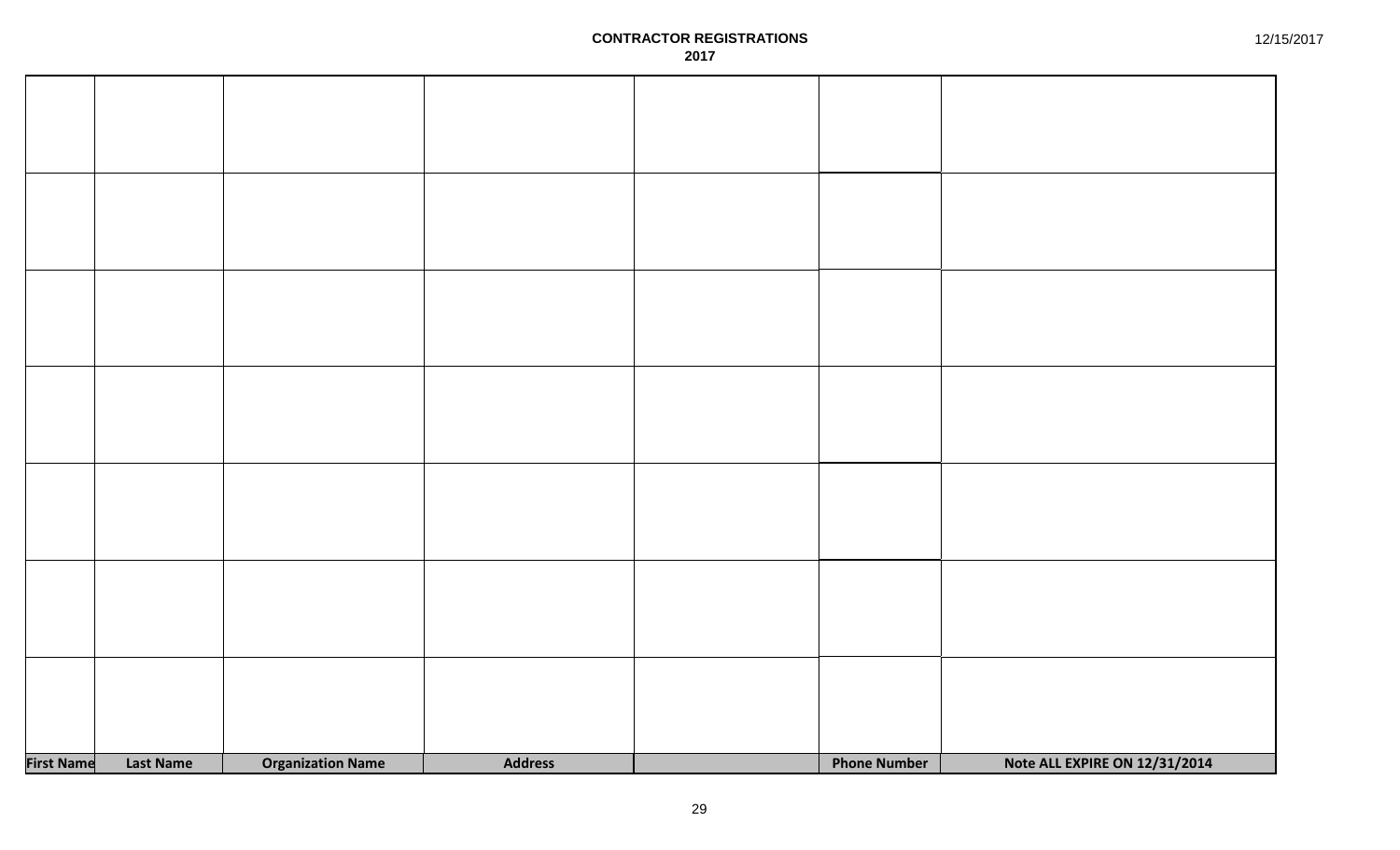| <b>First Name</b> | Last Name | <b>Organization Name</b> | <b>Address</b> | <b>Phone Number</b> | Note ALL EXPIRE ON 12/31/2014 |
|-------------------|-----------|--------------------------|----------------|---------------------|-------------------------------|